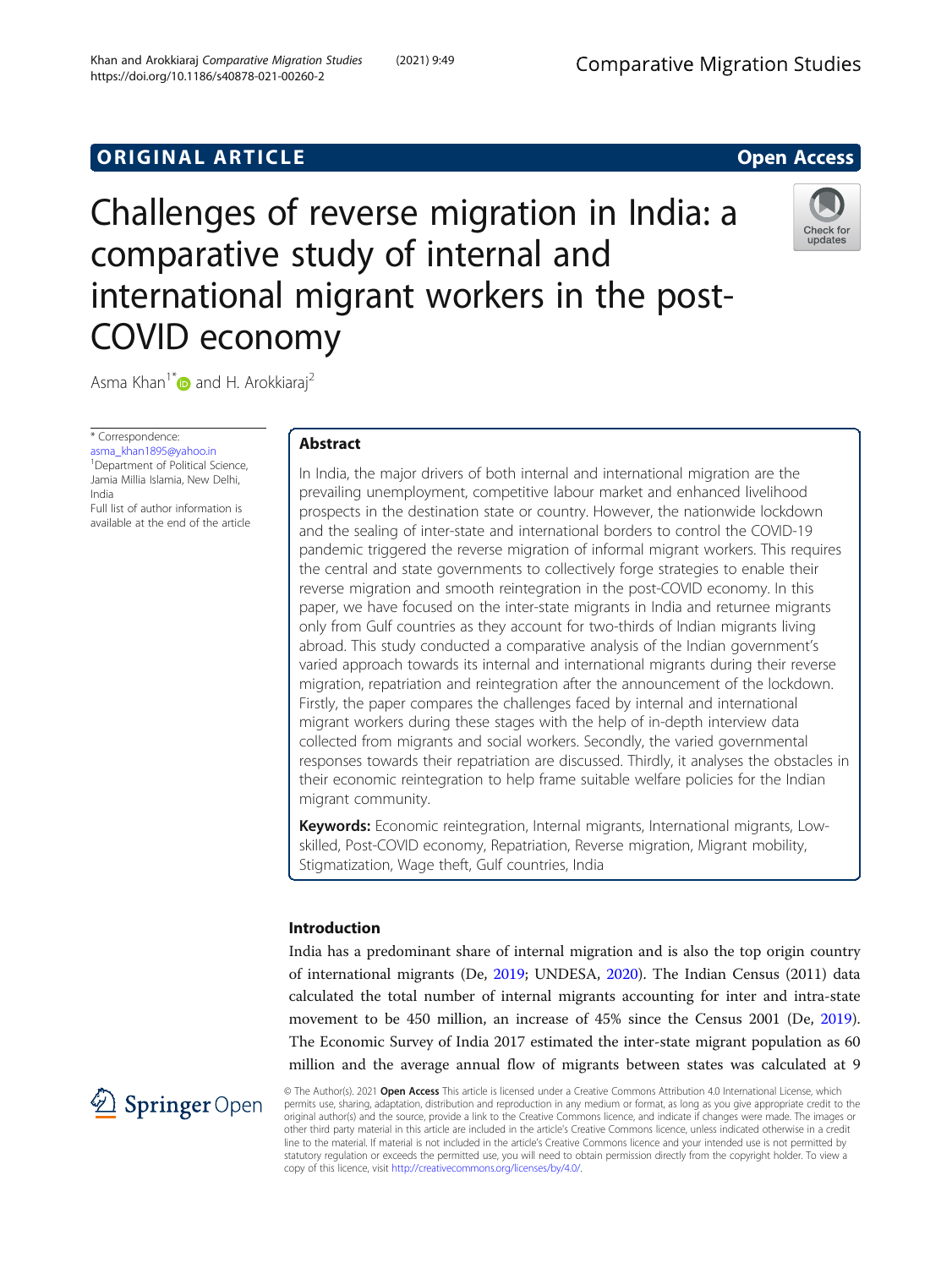million between 2011 and 2016 (Sharma, [2017\)](#page-17-0). Uttar Pradesh (UP), Bihar, Madhya Pradesh (MP), Rajasthan are among the major origin states, while Delhi, Kerala, Maharashtra, Gujarat, and Tamil Nadu are among the important destination states for these migrant workers (Kamal, [2018](#page-16-0)).

India has the largest diaspora (18 million) with the number of migrant workers in Gulf countries alone accounting for 8.4 million (Ministry of External Affairs, [2021](#page-17-0); UNDESA, [2020](#page-18-0)). Among the Gulf countries, United Arab Emirates (UAE), Saudi Arabia and Kuwait are the top most favoured destination countries for the Emigration Check Required (ECR) categories from India.<sup>1</sup> India is also amongst the largest recipient of remittances at USD 78.6 billion (International Organisation for Migration, [2020](#page-16-0)). In recent years, the low-skilled labour outflows to Gulf countries from relatively poorer states such as UP, Bihar and West Bengal has increased substantially while those from more prosperous states like Kerala, Tamil Nadu, and Karnataka have reduced (Sasikumar & Thimothy, [2015\)](#page-17-0). Poor wage rates in less prosperous states, persistent wage inequalities between regular and casual workers and lack of formal employment opportunities leads to low-skilled and semi-skilled workers migrate overseas to enhance their economic well-being (Karan & Selvaraj, [2008;](#page-16-0) Sasikumar & Thimothy, [2015](#page-17-0)). Owing to the infrastructural development and growing demand in important sectors of the Gulf Cooperation Council (GCC) countries, the reliance on low-skilled or semiskilled workforce (which constitutes around 85% of the total workforce predominantly engaged in construction and service sector) from India and other Asian and African countries will remain high (GIZ and ILO, [2015](#page-16-0)).

Migration thus gives an optimistic livelihood strategy for migrant workers and their families, contributes to the economic growth of the destination state/country, while the origin state/country benefits from the remittances and the skills acquired during their migration. Migrants from Kerala, a southern state in India, earn high wages as highskilled workers in the Gulf, allowing them to remit more (Rajan & Zachariah, [2020](#page-17-0)). Even though labour migration compensates for labour shortages in the destination states/countries, workers employed in the low-skilled, labour-intensive sectors suffer malpractices such as wage-related abuse, working overtime without compensation, lack of social security cover and lack of protection during recruitment and employment (Srivastava, [2013](#page-18-0); International Organisation for Migration, [2020](#page-16-0)). This points to the vulnerable position of these migrant workers which was heightened further during the COVID-19 crisis.

On 24th March 2020, in order to contain the virus, a strict nationwide lockdown was imposed by India with immediate sealing of the inter-state and international borders within four hours of its announcement. This shocked the unprepared migrant workers, both internal and those working abroad. Similarly, with the spread of COVID-19, the Gulf economy was also halted which led to migrant workers being stranded without food, livelihood, safe place to stay and being desperate to return to India. The lack of governmental planning to ensure the well-being of migrant workers within India and abroad led to a "crisis within a crisis". In this context, this study conducts a

<sup>&</sup>lt;sup>1</sup> According to Emigration Act, 1983 "person whose educational qualification is below matric (10th class) are categorized as ECR passport holders". They have to obtain an "Emigration clearance" from the concerned office of Protector of Emigrants (POE) before travelling to any of the 18 ECR countries which includes the GCC countries.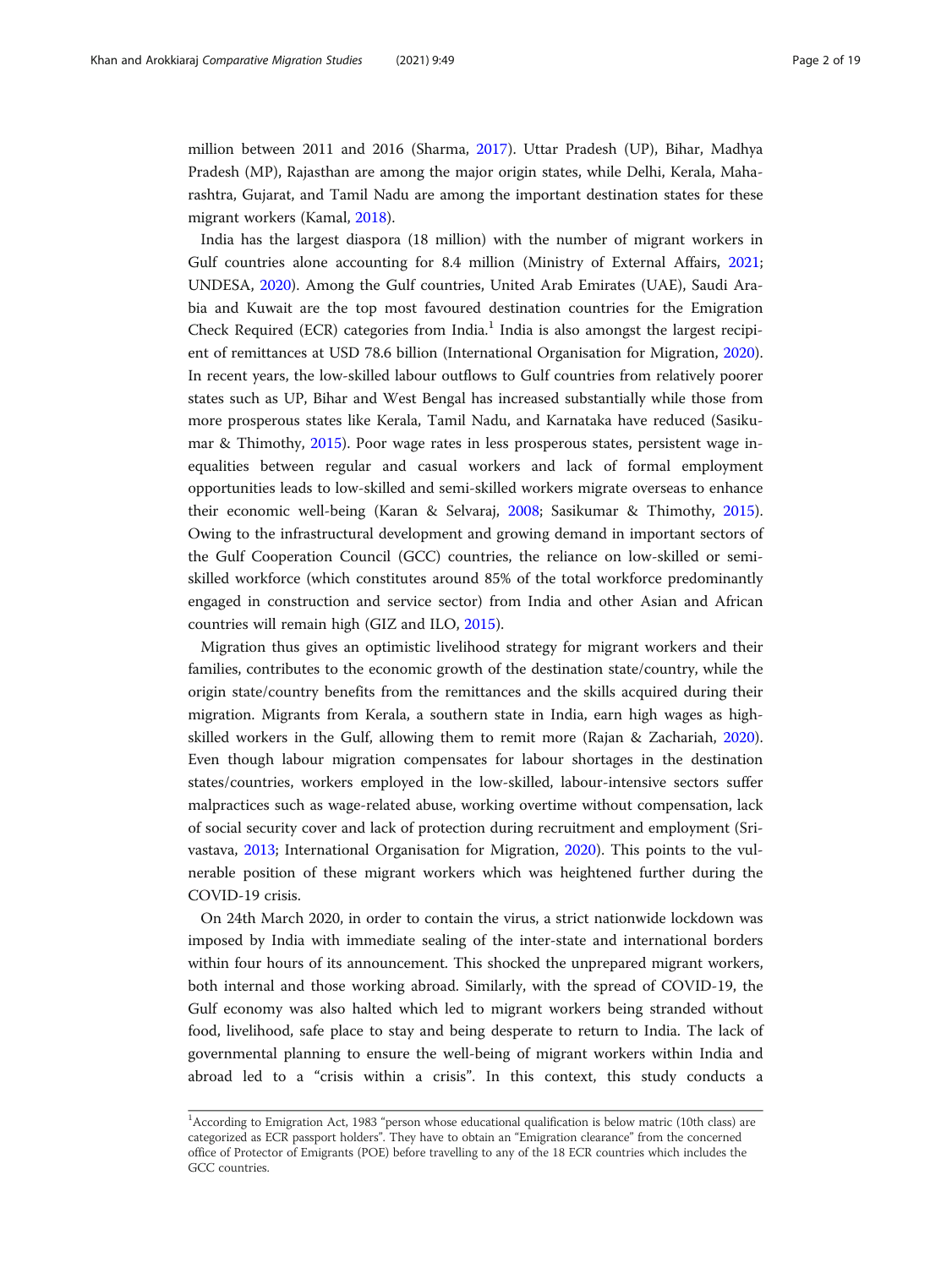comparative analysis of the challenges of reverse migration of India's internal and international migrant workers. Three major research questions have been covered a) what are the economic and social challenges during their reverse migration, b) what are the varied governmental responses towards the repatriation of both the categories of migrant workers and c) what is the process of economic integration for the reverse migrants. This paper is divided into five parts. First, the introductory part which provides a basic overview of internal migration within India and international migration from India. The second part explains the research methodology and the third consists of the primary findings presented in a comparative manner in accordance with the research questions. The fourth part consists of the analysis which examines the common themes emerging from the experiences of the internal and international migrants from India. The fifth part provides a brief conclusion for this study.

### Research methodology

In order to study the three research questions mentioned above, telephonic interviews with 65 reverse migrants were conducted during May–August 2020 in India. Table 1 presents the profile of the reverse migrants interviewed for this study. Internal migrants belonging to Indian states such as Bihar, UP, MP, Odisha and Chhattisgarh who had returned from the destination states such as Delhi, Gujarat, Karnataka, and Maharashtra were interviewed. Only reverse international migrants from Gulf countries were contacted as a majority of Indian workers are employed in this region. All the workers covered under this study belong to the low-skilled and semi-skilled workers category. A list of contacts of these migrants was prepared with the help of social workers and other researchers working with them. Telephonic interviews, which proved to be the most appropriate method due to COVID-19 lockdown restrictions, with all the migrants have been written as notes and analysed. The snowball sampling method was adopted at a stage where communication was established with some migrants who

| <b>Reverse Migrants</b>          |                          |                |                               |                |  |
|----------------------------------|--------------------------|----------------|-------------------------------|----------------|--|
| Category                         | <b>Internal Migrants</b> |                | <b>International Migrants</b> |                |  |
| Gender                           | Male                     | 33             | Male                          | 22             |  |
|                                  | Female                   | 10             | Female                        |                |  |
| Occupation                       | Construction             | 36             | Construction                  | 18             |  |
|                                  | Hotel                    | 5              | Driver                        | $\overline{4}$ |  |
|                                  | Driver                   | $\overline{2}$ | $\equiv$                      | $\equiv$       |  |
| <b>Origin State</b>              | Bihar                    | 12             | Tamil Nadu                    | 15             |  |
|                                  | Odisha                   | 5              | UP                            | 5              |  |
|                                  | UP                       | 10             | <b>MP</b>                     | $\overline{2}$ |  |
|                                  | <b>MP</b>                | 9              |                               |                |  |
|                                  | Chhattisgarh             | 7              | -                             |                |  |
| <b>Destination State/Country</b> | Delhi                    | 27             | Kuwait                        | 9              |  |
|                                  | Karnataka                | $\overline{2}$ | Saudi Arabia                  | $\overline{4}$ |  |
|                                  | Gujarat                  | 6              | <b>UAE</b>                    | 6              |  |
|                                  | Maharashtra              | 8              | Oman                          | 3              |  |
| <b>Total</b>                     | 43                       |                | 22                            |                |  |

| <b>Table 1</b> Profile of the interviewees |  |
|--------------------------------------------|--|
|--------------------------------------------|--|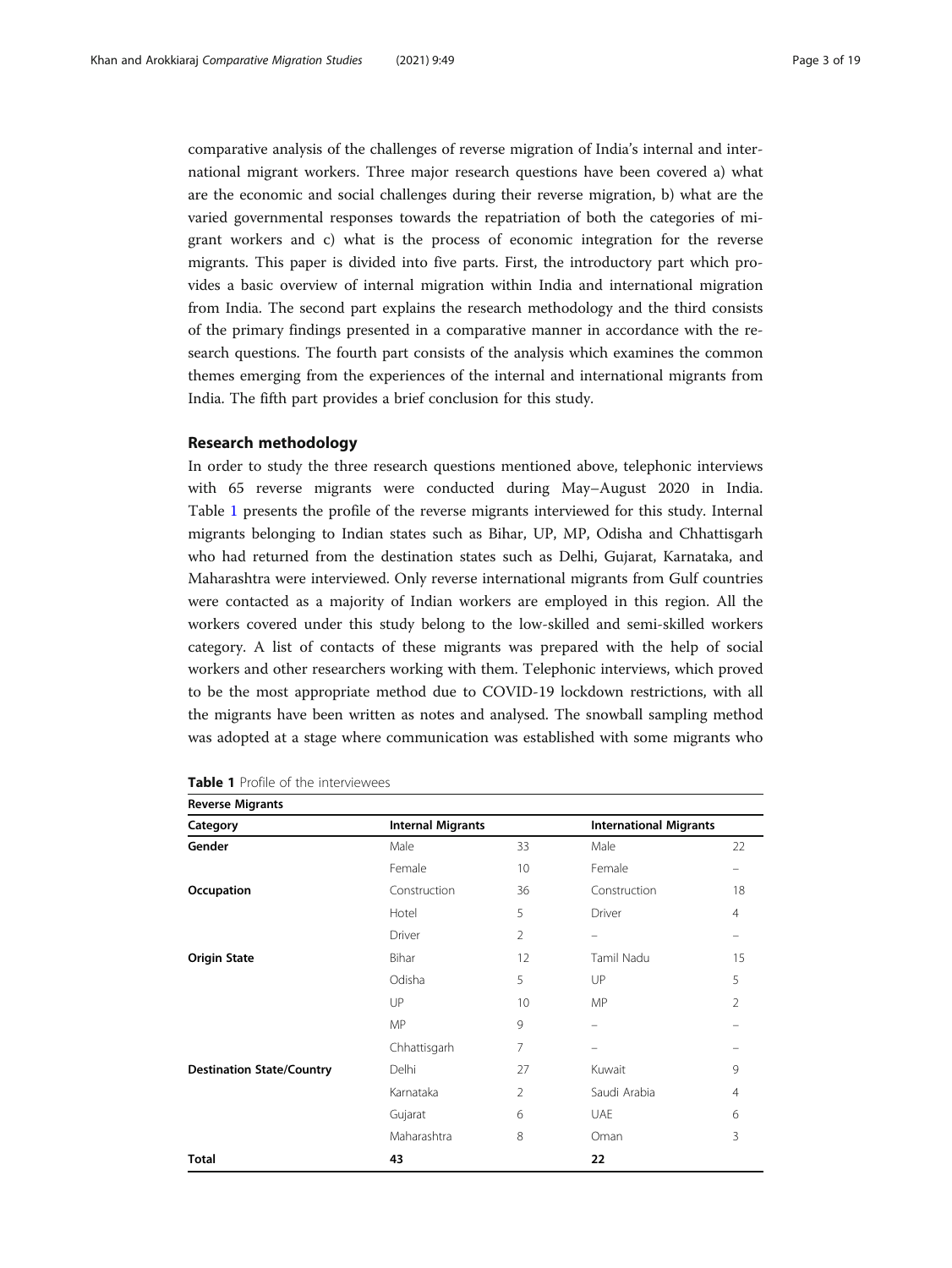connected us to other returnees. Further, interviews with labour migration experts and social workers in Delhi and UP, who have worked closely with the migrants, during the lockdown were conducted and guidance from labour migration experts was sought. Interviews were semi-structured and involved key themes covered in the research questions. The interviews were carried out in Tamil and Hindi, which were the preferred languages of the migrants. In order to protect their identities, pseudonyms have been used to refer to the migrants.

Further, this research did not attempt to offer representative samples, rather it aimed to provide narratives of the experiences and challenges faced by the migrants during their reverse migration, repatriation and reintegration. The method of narrative analysis was employed to provide a qualitative understanding of the subjective perceptions and experiences of the reverse migrants during the pandemic which may not be adequately captured by statistics. A comparative analysis of the interviews of the internal and international migrants was done to identify the differences and the common challenges faced by the Indian migrant community during a crisis which needs urgent attention during policy making and implementation.

Some of the operational definitions used in this study are as follows. 'Internal migrants' refers to inter-state migrant workers who were stranded in different destination states within India. 'International migrants' refers to Indians who had migrated to one of the Gulf countries in search of work. The term 'origin' and 'destination' refers to one's native place and place of work, respectively. The term 'reverse migration' refers to the process of internal and international migrants returning to their place of origin from the destination state/countries. The term 'economic reintegration' refers to finding stable employment at one's origin state. Low-skilled workers includes migrants who are commonly understood as 'unskilled workers'.

## Findings of the study

This section consists of the primary findings arranged thematically to highlight the various challenges faced during the reverse migration, repatriation and reintegration of both the categories of migrant workers. Under each subheading, first the narratives of the internal migrants are presented followed by those of international migrants. In the next section, a comparative analysis of the findings is done and some common problem areas emerging from the findings have been delineated.

## Economic challenges during reverse migration

Due to the COVID-19-induced lockdown, the working class, especially the low-income migrant workers, have been the worst affected (Pandey, [2020](#page-17-0)). They were retrenched in large numbers, were rendered unemployed with their wages unpaid in the destination states which forced them to return to their origin states. Lokesh, one of our respondents and a construction worker who returned from Karnataka to Odisha, the lack of employment and wage theft pushed him to return to his native state during the lockdown. Similarly, Mahesh who was working in a hotel when the lockdown was imposed stated: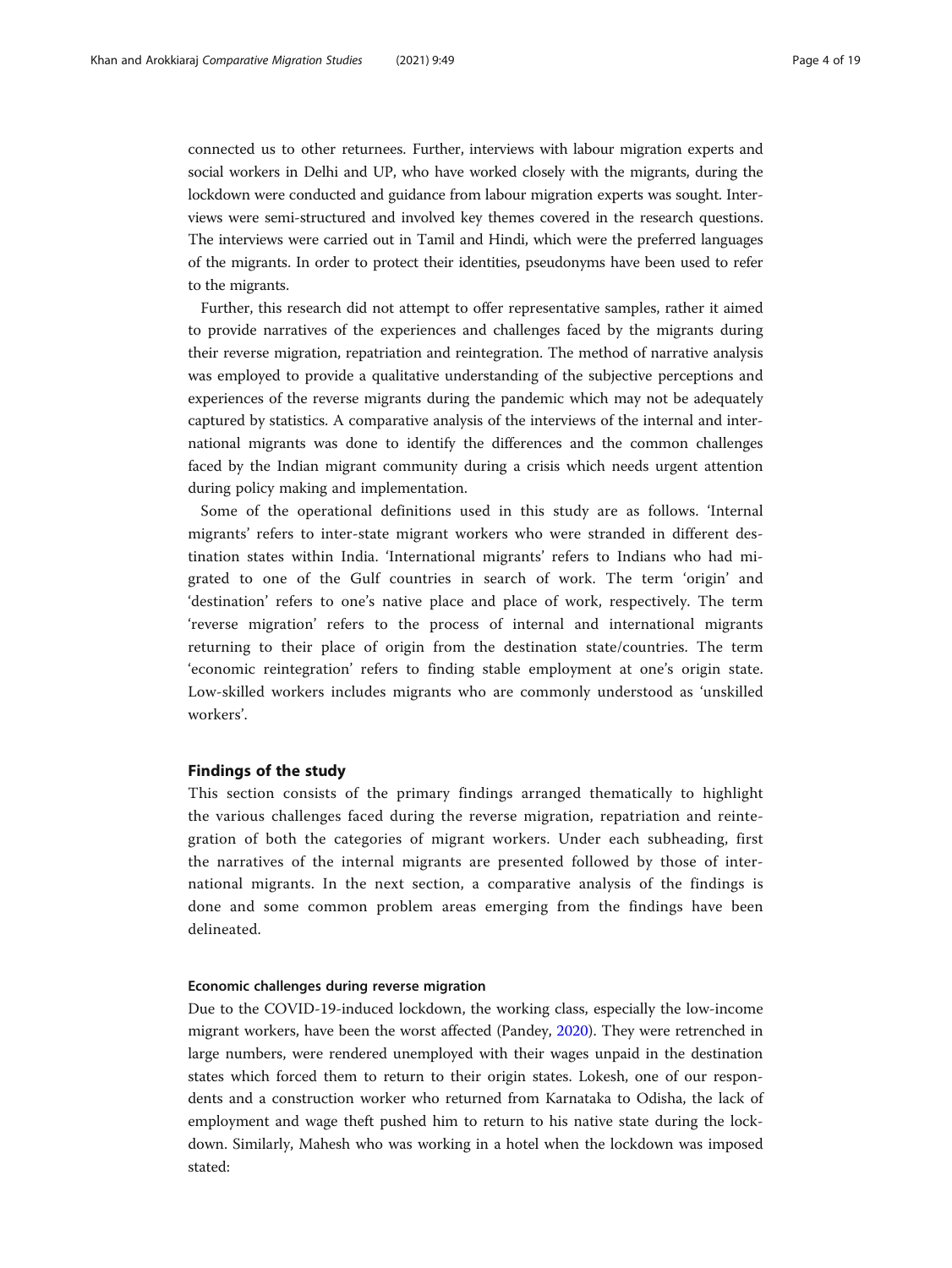"I was in Delhi for the past 15 years… During the lockdown I was provided with full salary for March and very less salary for April. The salary for the month of May was unpaid. I cannot survive in Delhi on my savings without any job. So finally, I came back in the month of June to Bihar."

A few internal migrants reported that they received work under the same employer/contractor after the lockdown but complained of non-payment of wages during the lockdown period. They were forced to return to their villages due to unpaid wages, no place to live with basic facilities such as electricity and water provided by the contractor/employer and no immediate governmental protection. While recalling the plight of these migrant workers, a social worker in Delhi explained how the migrants faced wage theft and retrenchment by their employers when the lockdown commenced, however, when the restrictions eased and industrial work resumed, they were ready to pay the workers. Such instances reveal how the migrant workers were treated as a means to an end and not as citizens whose welfare matters. However, there were a few internal migrants who had stayed back in Delhi, which was their destination state, even during the lockdown period. The reason they reported for not returning was lack of work in their village and that they still hold their jobs in Delhi. They also stated how their employers had arranged for a place to live on the construction premises, took care of the basic facilities like food, electricity and water supply and that they resumed work once the restrictions were lifted.

Similar despicable conditions were experienced by the Indian migrant workers in Gulf countries. There was an urgency to return to India among them caused by large-scale retrenchments due to the unplanned lockdown (Kumar & Akhil, [2021](#page-16-0)). Hassan, a driver by profession and the only earning member of his household, was one of the many workers retrenched by the private companies in UAE. He was forced to survive on his savings after returning to his native state Tamil Nadu. Wage theft was commonly reported by both internal and international migrants. Bala, a returnee from Oman to Tamil Nadu, reported how his employer did not pay him his due wages, retrenched him and did not even offer to cover the flight expenses to India. Arun, a construction worker, who returned from Kuwait to Tamil Nadu stated his plight:

"Along with me, three were working as helpers in a construction site. Since the lockdown the work was halted, and we were not getting paid. For a few days, the employer gave us food…Then he asked us to return to India as he has no money to take care of us. When we asked for our salary, he threatened us that he would file a false complaint to the police against us if we ask for money…"

However, a few international migrants reported that their employers paid their due wages, arranged for their return, got their Covid tests done and therefore did not face any problem as far as their return to their village was concerned. None of the respondents of this study were a part of trade unions.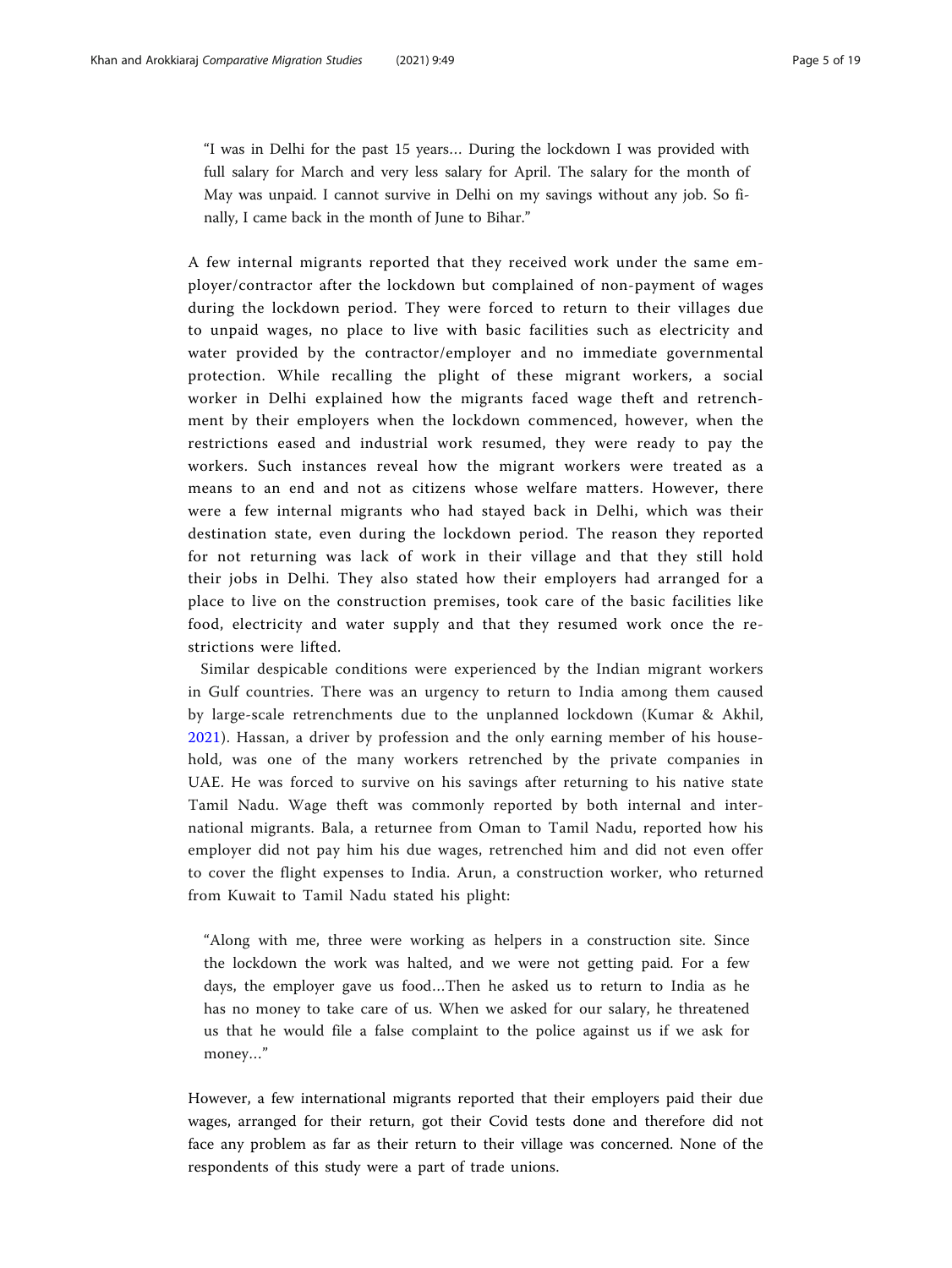#### Social challenges during reverse migration

This segment consists of the social challenges faced by migrants before and after the governmental repatriation. The migrants interviewed reported instances of discrimination against them and being viewed as the spreaders of the virus in the destination city/state, during their journey back home, in quarantine facilities and in their villages. Maitheli, who is a wife of a migrant construction worker, experienced stigmatization when returning from Maharashtra to her village in MP a week before the lockdown. She narrated:

"We started our journey before the lockdown in a bus as we had to attend a wedding in March… However due to the news of the spread of Covid, even then people were avoiding interactions with us… some people even placed a cloth to cover their mouth and nose while passing by…"

Rahul returning from Delhi to the state of Bihar reported his experience of caste-based discrimination at the quarantine centre. He explained how people belonging to the higher castes resided on the ground floor with all the facilities while those belonging to the lower castes were kept on the second floor without facilities. Another international migrant reported lack of basic facilities at the quarantine facility in UP and that his family had to provide him with food. This points to the gross neglect of the migrants and puts the entire rationale of quarantine and social distancing into question.

Amanatullah, an international migrant returning from Kuwait to UP reported how even after completing the quarantine period in both the origin and destination states with proper Covid testing done, the villagers, though temporarily, maintained their distance for a few weeks. The interviews revealed that the nature of discrimination in the villages ranged from physical distancing to isolation and hostility which included threats of cutting off supplies of basic necessities to the migrant workers and their families on the basis of mere suspicion of being infected with COVID-19. Dilip, a construction worker returning from UAE to his village in MP, also reported similar discrimination. However, when inquired about his sentiments regarding this, he also blamed the migrant workers for inviting such discrimination:

"Yes some villagers discriminated against us… It felt bad… but even the migrants are at fault as they hide their symptoms, escape the Covid tests and don't follow the rules so somewhere or the other the villagers rightly set their distance with them since the nature of virus is dangerous..."

At the destination countries, the Indian migrant workers in Kuwait were stripped of their accommodation and were forced to resort to cramped shelters and unhygienic living spaces. Raju, described the despicable situation of Indian workers in Kuwait, where he had been staying under a shed in a nearby car parking space for the 2 weeks along with 150 more workers. Hailing mostly from Indian states like Uttar Pradesh, Odisha and West Bengal, these migrant workers were getting limited support from a voluntary organization of one meal per day.

Since the international migrants had to incur their own travel fare during their repatriation, the interviewed returnees had inculcated a feeling of discrimination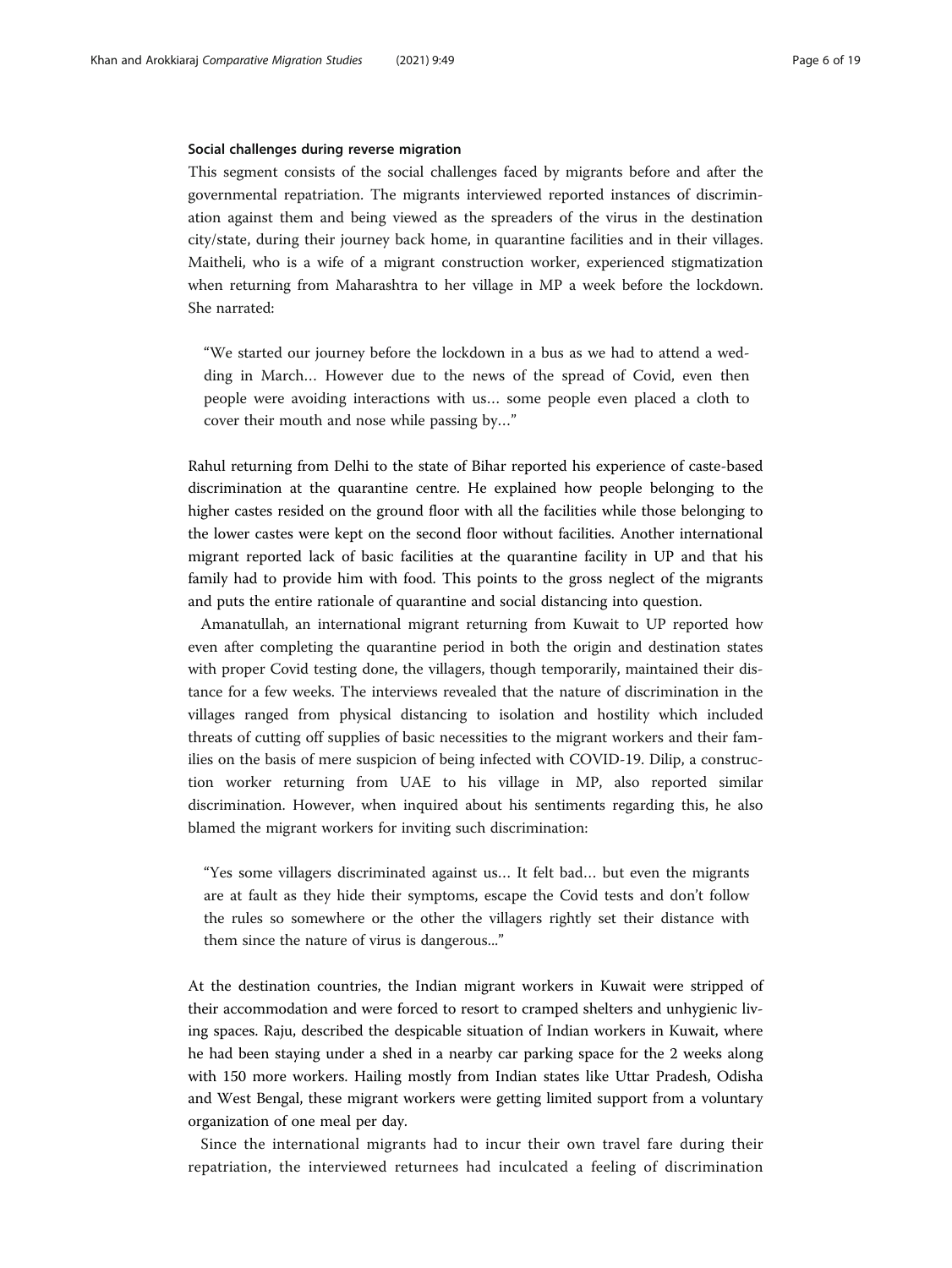when compared to other Indian citizens who could afford the expenses to return to India. Most of them had limited financial resources which were insufficient to bear the cost of accommodation, food and return tickets. This category of migrants have low literacy level and have little to no bargaining power with their employers who retrenched them abruptly and alienated them in a foreign country.

#### Migrant workers' mobility challenges

Initially, the central government was reluctant to rescue the stranded migrants both within and abroad, despite appeals from different stakeholders such as state governments, civil society and trade unions (Desai, [2020](#page-16-0); Haider, [2020\)](#page-16-0). Despite the strict mobility restrictions imposed by the government, the distressed internal migrants kept moving on foot or in unsanitary lorries or trucks towards their origin states due to their inability to sustain in the expensive urban areas (Rather & Yousuf, [2020\)](#page-17-0). They faced numerous problems while attempting to cross state borders such as police brutality, grievous injuries with reports of even death due to exhaustion and dehydration (FPJ Bureau, [2020](#page-16-0)). There was a lack of coordination among the central and state governments resulting in contradictory stances while handling the mass migration (Rather & Yousuf, [2020](#page-17-0)). At the same time, the employers retrenched the migrant labourers as their businesses were shut due to the lockdown. This resulted in thousands being stranded on various inter-state borders such as Karnataka-Maharashtra and Delhi-Uttar Pradesh (Abi-Habib & Yasir, [2020\)](#page-16-0). Rannvijay, a construction worker who returned from Delhi to Bihar, was rendered jobless and due to lack of proper transportation arrangements by the government, he had to travel back independently in a truck to his village. One of the social workers we interviewed described the desperate circumstances that the low-skilled workers had to face in Delhi due to the imposition of the sudden lockdown. He explained:

"Most of the workers stranded on the streets were from low-income groups and belonged to industries such as construction, restaurant, etc. Many workers were stranded on the streets with their families and were rendered jobless. Nobody was there to help them."

There was an increased pressure from all the stakeholders as several petitions were filed in High Courts and the Supreme Court of India to rescue stranded migrants in various states/countries (Desai, [2020](#page-16-0); NH Political Bureau, [2020](#page-17-0)). After one and a half month of the lockdown, the central government started Shramik (workers) special trains and local buses on the request of the state governments. From May 2020 onwards, 4621 Shramik special trains were operated for rescuing both stranded persons and migrants which transported 63.19 lakh (around 6 million) passengers to their origin states (Ministry of Railways, [2020](#page-17-0)). The Indian Railways allowed only those passengers to travel who were facilitated by the destination state governments. Given the lack of availability of latest data on internal migrants, the Indian government also launched the National Migrant Information System where details of the migrants commuting via the Shramik trains could be maintained for seamless communication between state governments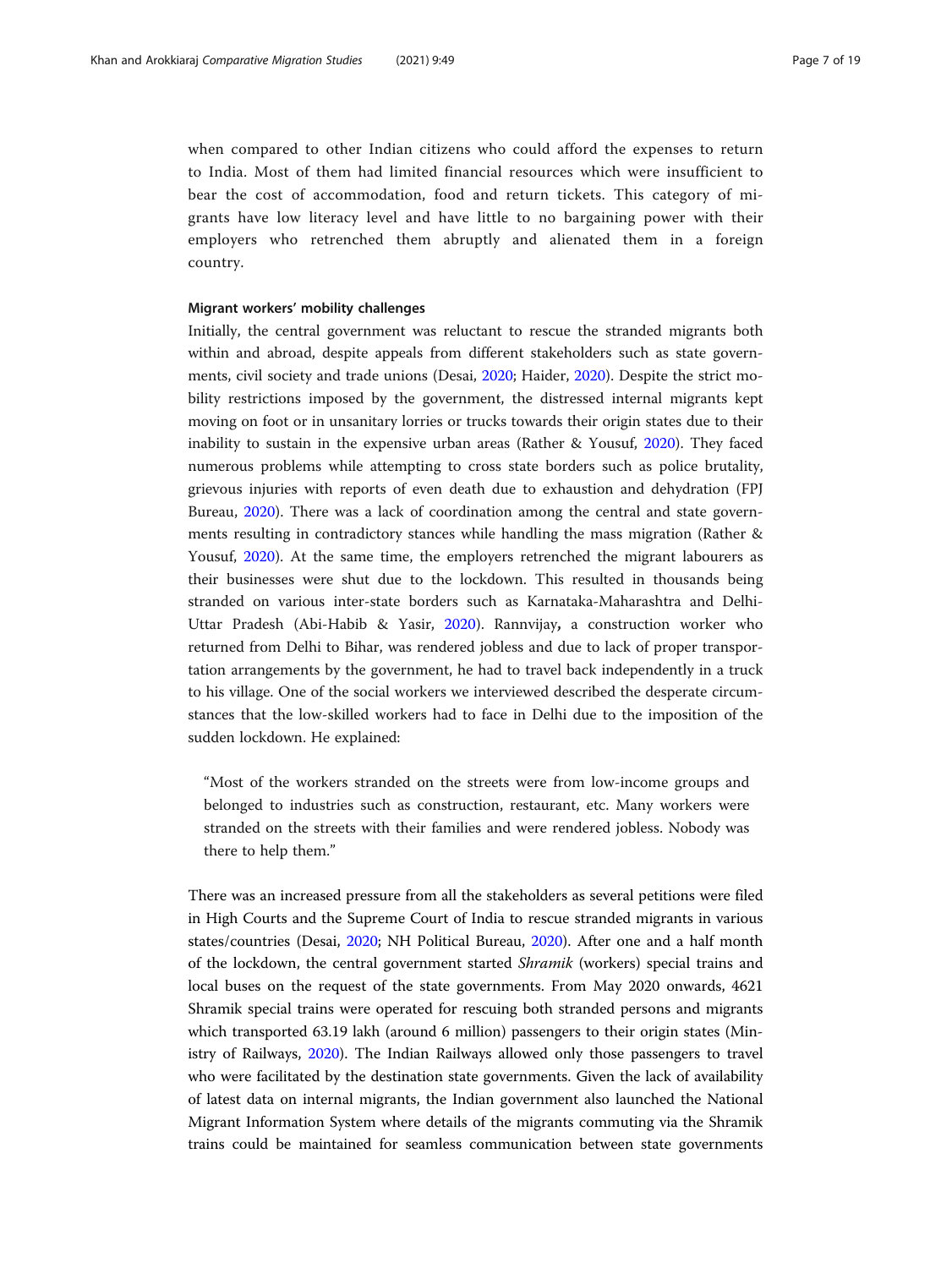and contact tracing if needed (Karthikeyan, [2020](#page-16-0)). There was widespread criticism against the central government for making the poor and distressed migrants pay for their ticket despite amassing huge amounts in the PM-CARES Fund established to provide emergency relief during the COVID-19 crisis. Following much confusion and a political tussle between the central and state governments regarding the sharing of travel expenses even when the special trains were running, the state governments later offered to cover their fare (Dhingra, [2020\)](#page-16-0).

Interviews with migrants revealed the difficulties they faced while boarding the special train. Deepak, returning from Delhi to UP, reported that the passengers were not provided with food and water while other respondents reported that they were provided with one meal on a long journey. The train Deepak boarded left him at a place which was 84 kms away from his home. This experience was shared by a few other respondents where they had to cover the remaining distance on their own. Another complexity was related to the online ticket booking process since most of the migrants lacked access to and knowledge about digital technology. The information regarding the Shramik trains was advertised on digital media and the ticket could be booked only in online mode. One of the respondents highlighted how some migrants were unable to return due to their lack of awareness and inability to book the ticket online. Here it is important to emphasise the role played by NGOs and trade unions in the repatriation of migrants either by bus or special train. Yogesh, who returned from Karnataka to Chhattisgarh, described how the migrants who booked the tickets through exploitative agents paid an exorbitant fee:

"Some received help from their family members and friends. But a majority of the workers went back with the help of NGOs, trade unions and their employers. Those who went back with the help of travel agencies and dealers had to pay around 1500-2000 rupees in order to reach home."

A number of senior academicians and civil society members had pointed towards the ineffective governmental efforts in spreading awareness about the contact details of the designated officials to help with the free online ticket booking and caution them against the exploitative third parties (Counterview, [2020](#page-16-0)). This resulted in a number of migrants being unable to return on their own or returning late or still walking on foot towards their origin state even when the trains were operating in comparison to those migrants who had the necessary resources and support.

Following appeals from various stakeholders and Indians stuck abroad, especially from the Gulf countries, the central government initiated the Vande Bharat Mission (VBM) on 7th May, 2020. As per the data provided by the MEA, until 11th September, 2020, over 1,385,670 Indian nationals stranded abroad had been repatriated under the VBM (MEA, [2020](#page-17-0)). MEA provided a list of country-wise and category-wise registration list of stranded Indians in foreign countries (MEA, [2020a](#page-17-0)). As per this list, Indian workers stranded in the Gulf were the highest amongst other categories requesting for their repatriation. As per the latest statistics available on 10th March, 2021, 3.25 million workers had been repatriated from the Gulf (MEA, [2021\)](#page-17-0). The Kuwait government helped in repatriating the undocumented migrants back to India by paying for their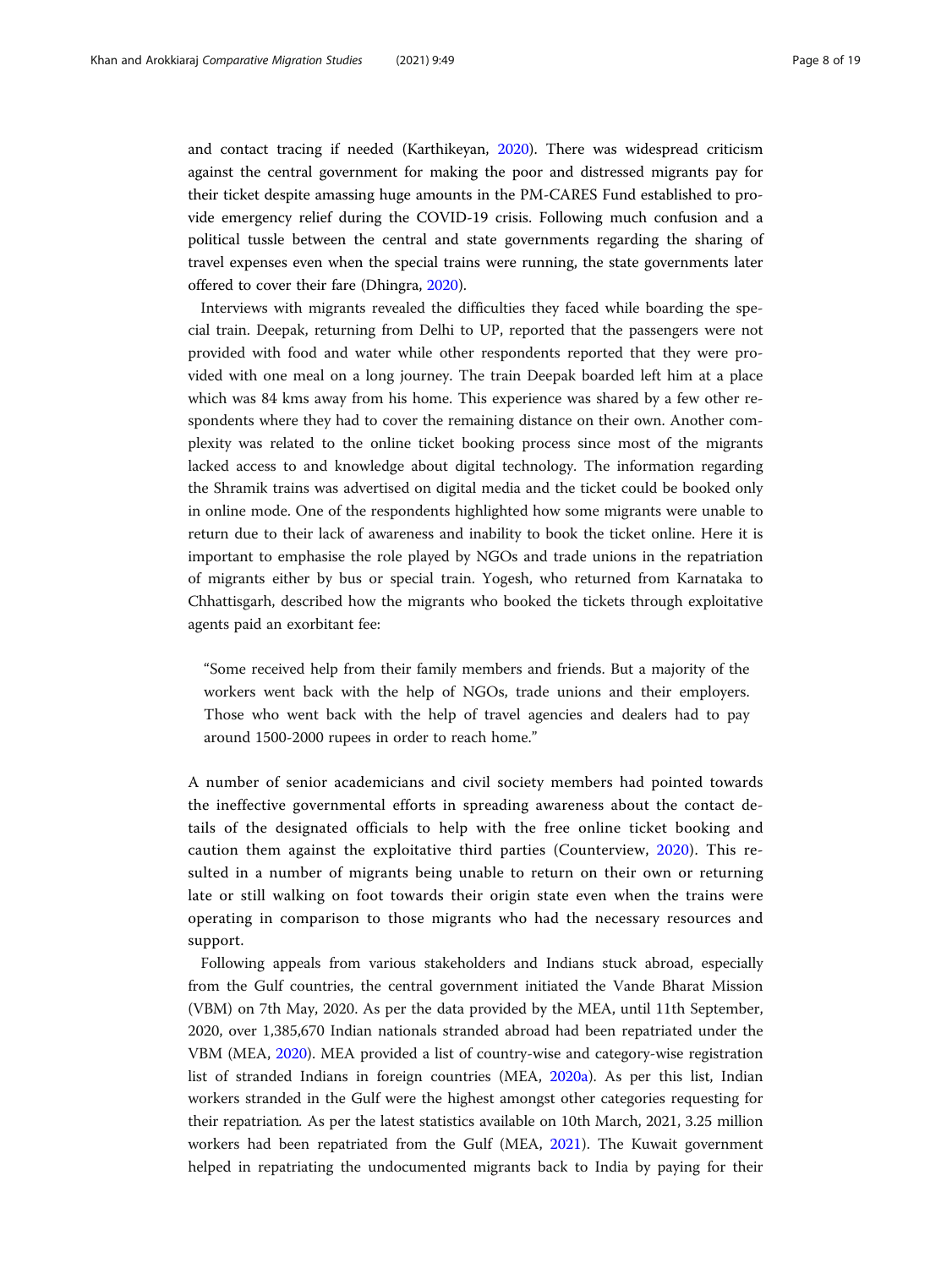amnesty flights and allowing these migrants to re-apply for their visa at a later date (Dutta, [2021\)](#page-16-0).

In order to board a special flight, returnees from Gulf countries under VBM had to afford their own high-cost flight tickets as per the central government guidelines. Kumar, who worked as a driver in Kuwait, discussed his experience of availing the VBM flight during a telephonic conversation with the Indian Embassy in Kuwait as follows:

"First they asked for details like my name, where I worked, whether I am willing to go back home, they asked about the nature of my problem and after gathering the remaining details, they asked me whether I have the money to purchase the flight tickets. If I say 'yes' only then they were proceeding the call, if 'no' then they (may) disconnect the call. If I say 'yes' then they will ask me to undergo a COVID-19 test and fourteen days quarantine. If we agreed, only then they will inform us about the procedure to book the tickets and our name will be noted. Based on this, we can either go home or not."

The above narration reveals the plight and vulnerability of the stranded Indian workers awaiting repatriation. Further, the guidelines issued by the Ministry of Health & Family Welfare had prescribed 14 days of mandatory quarantine for all international arrivals with the first 7 days to be spent in institutional quarantine (Ministry of Health and Family Welfare, [2020\)](#page-17-0). All the respondents of this study reported undergoing the COVID-19 tests and either institutional or home quarantine. It should be noted that for internal migrants, quarantine facilities and COVID-19 testing were state-sponsored. However, for international migrants, the expenses for institutional quarantine and COVID-19 testing had to be incurred by the passengers themselves (Srivastava, [2020](#page-18-0)). They could avail exemption from institutional quarantine but only by submitting a negative RT-PCR test result, which was also an expensive test. Thus, the international reverse migrants had to bear a major financial burden during the governmental repatriation and only those who could afford the high travel expenses could easily avail the VBM flights.

#### Process of economic reintegration of reverse migrants

Before discussing the experiences of the respondents with regard to their economic reintegration, we will mention the short-term and long-term measures taken by the central government to reintegrate the migrant workers in the post-COVID-19 economy. The central government announced a Rs 1.70 lakh crore (US\$ 22.8 billion) relief package for the vulnerable sections which included categories of people who are migrants (Ministry of Finance, [2020](#page-17-0)). The central government urged the state governments to mobilize the Building and Other Construction Workers (BOCW) Welfare Fund which would benefit around 35 million construction workers registered under the Act (Ministry of Labour and Employment, [2020](#page-17-0)). However, it should be noted that there are an estimated 56 million workers in the construction sector (Nag and Afonso, [2021](#page-17-0))

Additionally, several state governments such as UP, Bihar, Andhra Pradesh and Rajasthan announced one-time immediate cash benefits of Rs 1000 to 5000 (USD 13.59–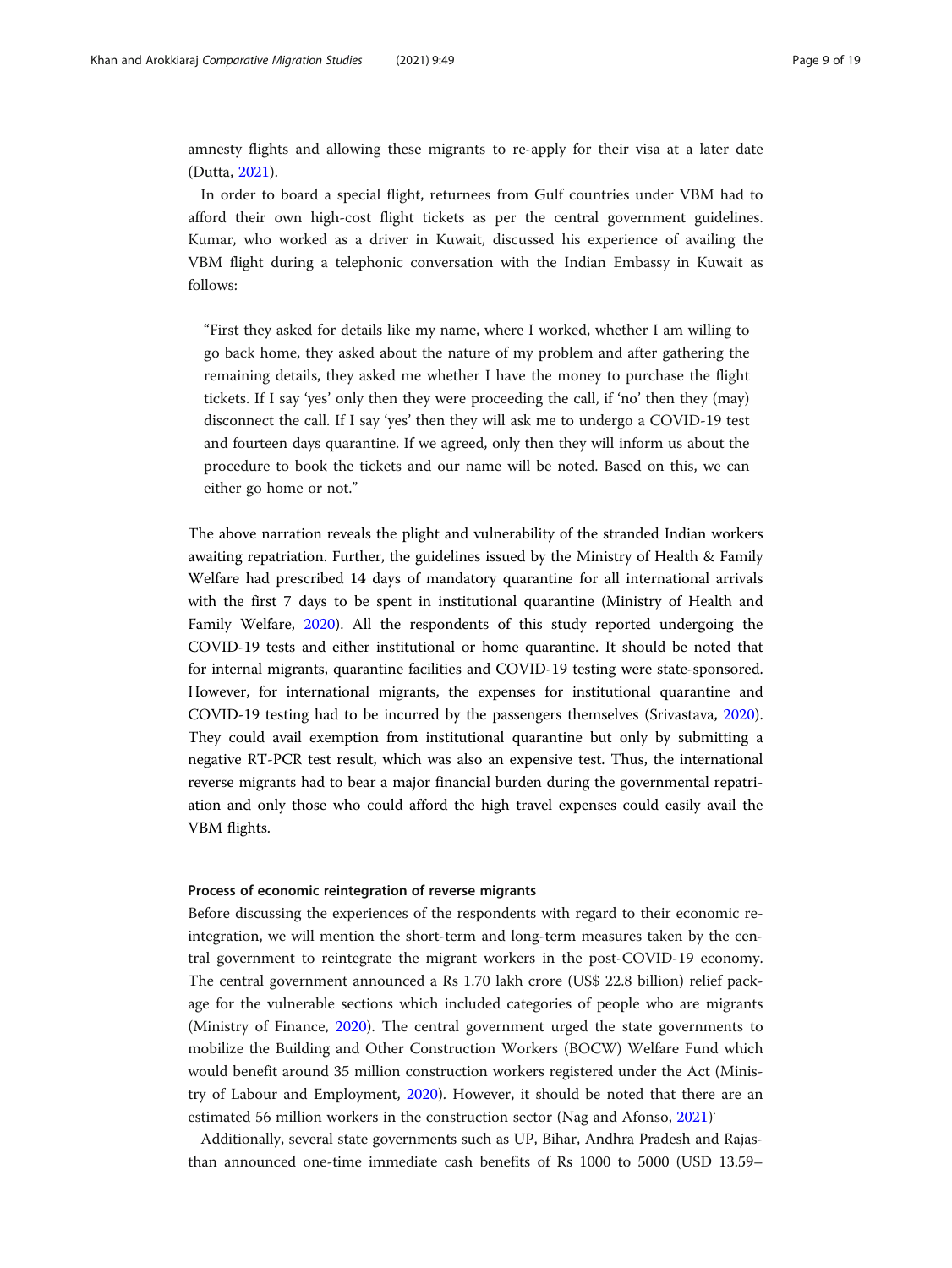67.12) and free rations through the Public Distribution System (PDS) (Anand and Thampi, [2020](#page-16-0)). Subsequently, after immense media attention, another relief package was announced of Rs. 20 lakh crores (USD 270 billion approx.) to benefit the migrant workers, self-employed and small traders. (Ministry of Finance, [2020a](#page-17-0)). The scheme 'One nation one ration card' was announced to be implemented across India in 2021 to enable migrants to access ration from any fair price shop in India using a digital card. Between April 1 and May 20, 2020, there was a sudden increase in the registrations (around 3.5 million workers) for MGNREGA, a rural employment scheme promising 100 days of work, pointing to increased need for employment (Chauhan, [2020\)](#page-16-0).

It should be noted that such short-term relief packages by the central government were absent in the case of international migrants. Kerala was the only state in India which provided a one-time cash benefit of Rs. 5000 to them (Mathrubhumi, [2020](#page-17-0)) Also, the Kerala government aimed to help around 5000 Non-Resident Keralites under the Non-Resident Keralites Affairs (NORKA) Department Project for Returned Emigrants (NDPREM) scheme by offering Rs. 50 lakhs (USD 67,123) to each expat to facilitate their own business ventures (ET Bureau, [2020](#page-16-0)). Acknowledging the huge amount of remittances from the international migrants which benefitted the economy, Kerala also launched an exclusive integration programme called the 'Dream Kerala Project'. It provides a platform for the business sector to tap the expertise of skilled human resources returning to Kerala after losing jobs abroad (Press Trust of India, [2020\)](#page-17-0). The role of Kerala government in caring for its migrant community from organising community kitchens for stranded migrants to introducing long-term reintegrative measures has been praiseworthy.

As a long-term measure for the labour market integration of both internal and international reverse migrants, the central government announced a Rs 50,000 crore (USD 6.9 billion) 'Garib Kalyan Rozgar Abhiyan' which involved skill mapping of migrant workers and connecting women with self-help groups for enhancing employment opportunities. (Ministry of Rural Development, [2020](#page-17-0)). In view of the lack of data on internal migrants, the government also announced to conduct an All India Survey on Migrant Workers and develop a National Database of Unorganised Workers (NDUW), which would include details of the migrants such as name, occupation, address, educational qualifications and skill type, etc. in order to secure employability and social security benefits for the inter-state migrant workers (Ministry of Labour and Employment, [2021\)](#page-17-0).

SWADES (Skilled Workers Arrival Database for Employment Support), a joint initiative of the Ministry of Skill Development & Entrepreneurship, the Ministry of Civil Aviation and the MEA, aimed to create a database of migrant workers based on their skill set and experience to fulfil the demands of Indian and foreign companies (Ministry of Civil Aviation, [2020](#page-17-0)). For facilitating employment opportunities, details of SWADES registrations were integrated with Skill India's ASEEM (Aatmanirbhar Skilled Employee Employer Mapping) portal. As per the latest data, i.e. January 25th, 2021, more than 30,500 workers have registered for the SWADES Skill Card, out of which more than 24,500 are returnees from GCC countries (Ministry of Skill Development and Entrepreneurship, [2021](#page-17-0)). Further, all data regarding Indians returning under VBM was shared with the state governments.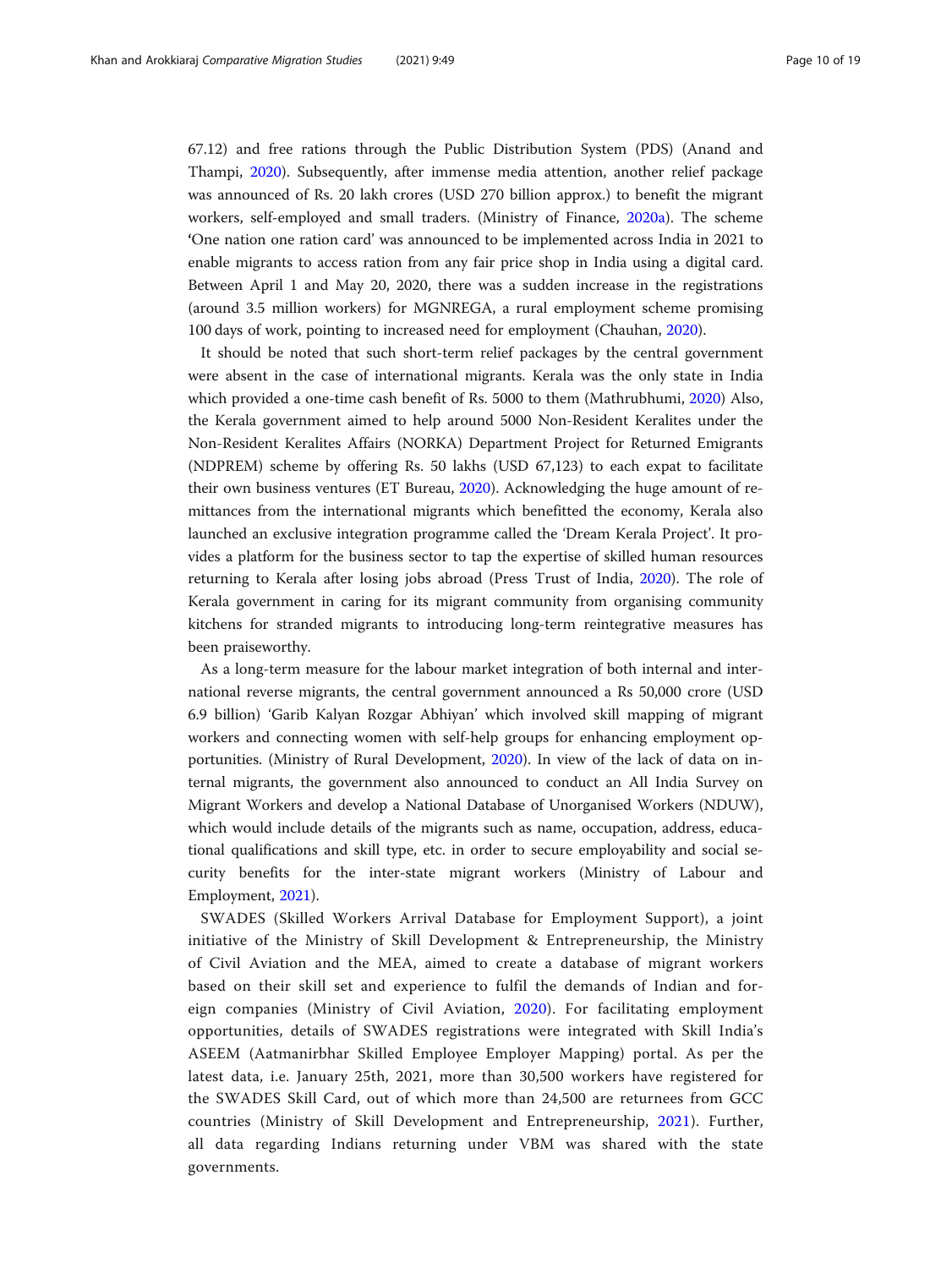The internal migrants interviewed reported a sparse coverage of the government relief package as only a few respondents received immediate cash benefits. Only half of the respondents from UP and Bihar received a one-time cash benefit while the remaining did not. Sudesh, a construction worker, reported that he received free ration which would sustain his family only for 15–20 days of a month. A survey of 11,000 migrant workers conducted in April 2020, by SWAN (Stranded Workers Action Network) reported that none of the workers had received ration by the government during the lockdown period (Pandey, [2020](#page-17-0)). Our study (conducted between May – August, 2020) revealed that half of the respondents were able to avail rations at their native states even though its quantity and duration varied from within and across states included in our study. Those who did not receive free ration reported that they did not have a ration card, or their name was not included in the family's ration card or were not present to provide a thumb impression to the biometric machine as they migrated to other states hinting at the non-portability of benefits. The data of the Ministry of Consumer Affairs indicated that the free ration scheme had failed because almost 11 states distributed less than 1% of food grains allocated to them (Sharma, [2020\)](#page-17-0). Also, an RTI revealed that barely 10% of the Rs. 20 lakh crore stimulus package was distributed (The Tribune, [2020\)](#page-18-0). Almost all the respondents reported not receiving work under MGNR EGA. Ram, a construction worker and a registered MGNREGA worker, who returned to his native state Bihar in June stated that:

"It has been in news that people who have migrated to Bihar shall be provided with employment. But I did not get work under MGNREGA ever since I returned to my village."

As a result, they were unable to find secure employment in their villages and were willing to remigrate to the urban areas or work under the same contractor/ employer who were unsupportive towards them when the lockdown commenced (Kumar, [2020](#page-16-0)). Amongst the international migrants interviewed, almost all of them were willing to remigrate abroad once the restrictions eased both in India and at the destination countries. Prem, one of the international migrants from MP, spoke about his desperation to remigrate to cover debts:

"After returning from UAE, so far I did not find any good job opportunities at par with the salary which I was earning abroad. Also our family has some debts which I can only settle if I work abroad for a high salary as the salary is very low here."

Palani worked as a driver in Saudi Arabia and returned to UP after he was retrenched. However, he was willing to remigrate to any foreign country owing to the low level of wages in India in order to take care of his family. Thus, the data suggests that most of them are eager to remigrate than to stay back in their native states due to low wages, inability to find suitable employment opportunities and governmental support for integration. The remaining migrants, both internal and international, were uncertain about their return due to job losses, closing of the businesses where they used to work at or were willing to begin a new venture in their native states.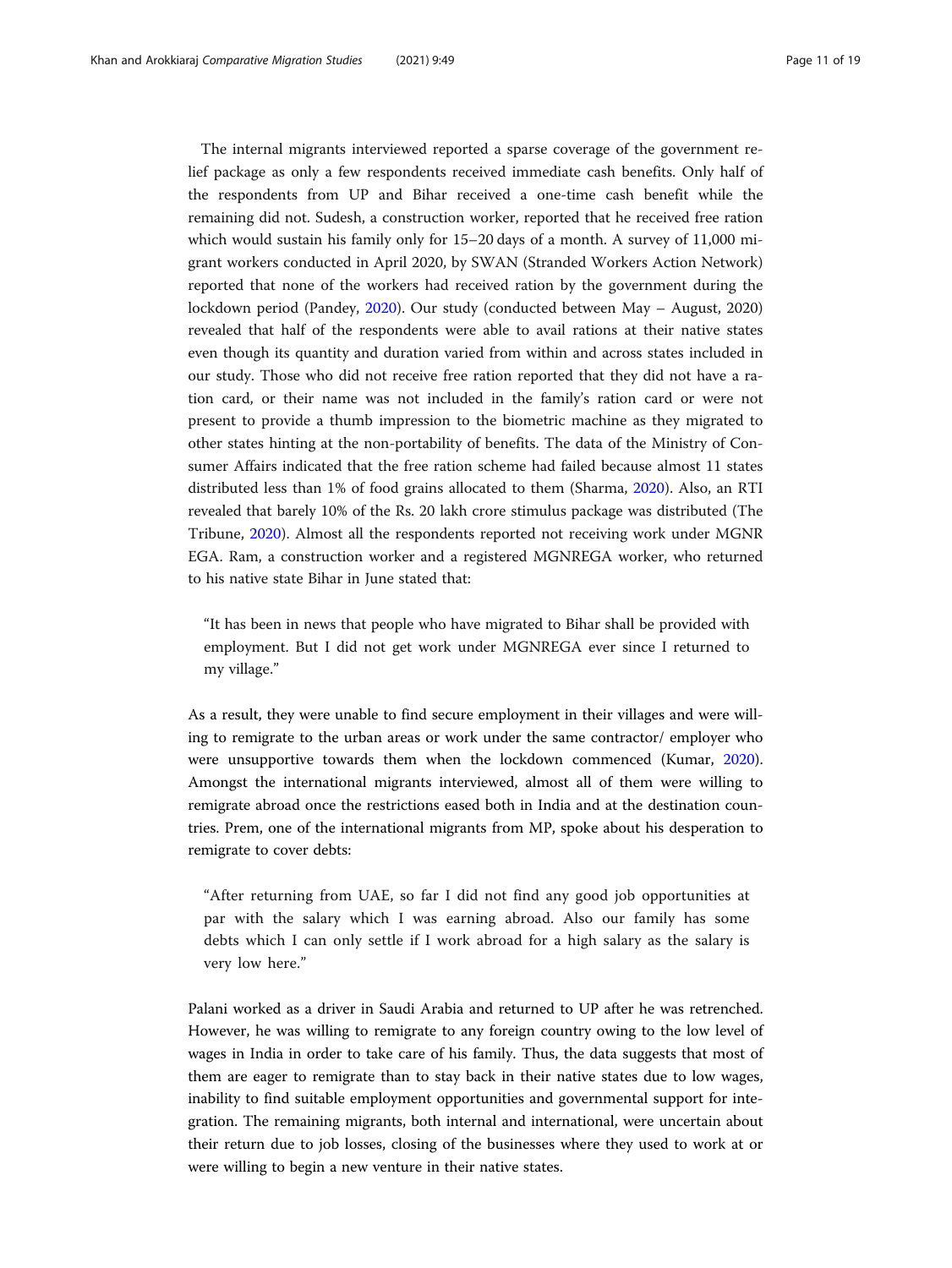#### Analysis of the findings

#### Forced migrant mobility due to lack of protection by employers and the government

As observed, the worst affected sections of the COVID-19 crisis were the migrant workers, both internal and international, who were pushed to the periphery. Due to the sudden and unplanned lockdown, shutting down of workplaces, hotels, construction work and other sectors which engaged migrant workers, where they earned hand-tomouth wages, rendered them workless, wageless and homeless. Wage theft is an old phenomena, however the COVID-19-induced migrant crisis magnified this issue (Foley & Piper, [2021](#page-16-0)). The irresponsibility displayed by the employers, rampant wage thefts and forceful retrenchments in large numbers of both internal and international migrant workers added to their misery (Kuttappan, [2020;](#page-16-0) Sarkar, [2020\)](#page-17-0). Although the Indian government issued an advisory promising the internal migrants food and shelter, payment of due wages and punitive action against landlords who forcefully evict them but it was rendered ineffective in protecting them.

There are several reasons which add to the precarious circumstances of both the categories of migrant workers. Firstly, they are informal workers with no enforceable contracts between the worker and the contractor. They are not united or backed by trade unions, are less educated, lack knowledge of the job market and good social networks to rely upon in urban areas and foreign countries. This makes them dependent on their contractors and contributes to their lack of bargaining power in case of exploitation (Srivastava, [2013\)](#page-18-0). Describing the work condition of internal migrants, the Periodic Labour Force Survey (2017–18) revealed that for more than 70% of the workers in the non-agricultural sector with a regular salary, consisting of mostly migrants, lacked any written job contract and 50% were not enrolled for any social security benefits (Sengupta & Jha, [2020\)](#page-17-0). Also there is unavailability of affordable housing or rental options for the migrants (Iyer, [2020\)](#page-16-0). The exploitative relations between the migrant workers and the employers or sponsors in the kafala system, contract substitution and corruption by middlemen in the Gulf is well-known (Hussain, [2015](#page-16-0)). In cases of wage theft, most workers are unable to file complaints due to lack of awareness of their rights and costly judicial process. For the international migrants, it is even more complicated to file complaints against their foreign employers after their return to their origin country (Kumar & Akhil, [2021\)](#page-16-0). Therefore, the lack of minimal social and economic protection afforded to migrant workers pushed them back to their village. It can be deduced from our findings that if workers received a safety cover such as a place to live with food, water, free electricity, payment of wages and job security, there is a possibility that they would have stayed back in their work destination. Or the proper arrangement of their return would have contributed to a relatively smoother process of their reverse migration and ensured control over the spread of the virus. However, the rampant unemployment even amongst the general population during the lockdown will further reduce the bargaining power of the migrant workers in the post-COVID economy.

## Migrant experiences of stigmatization, hostility and discrimination

The ill-treatment of the respondents of this study, both internal and international migrants, in terms of being stranded without adequate facilities aggravated their feeling of being discriminated. At the destination state, they were treated as outsiders and a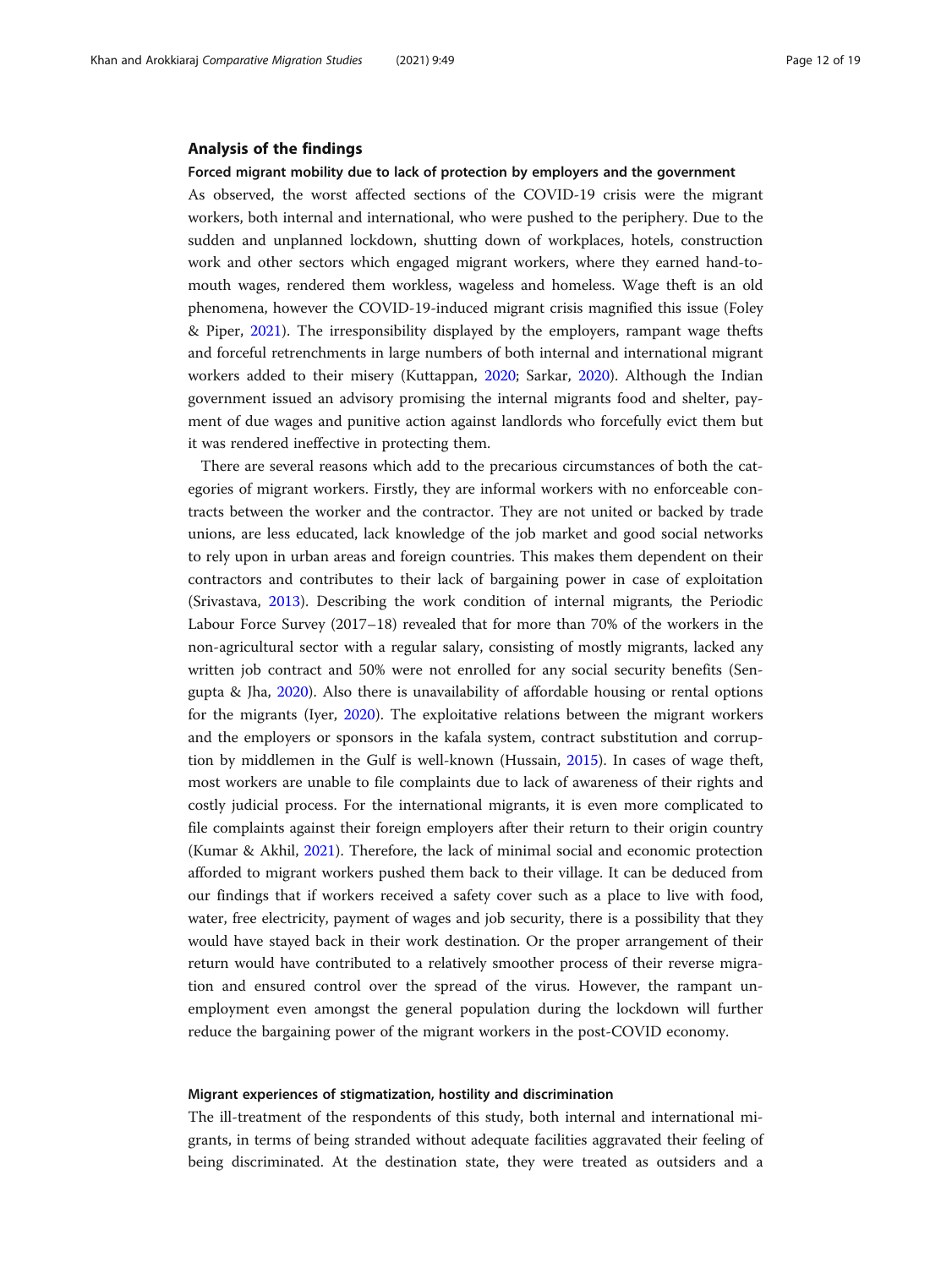burden when calamity struck with neither the employer nor the government taking their responsibility. The primary findings showed how both the categories of workers were forcefully retrenched and reduced to unsanitary shelters which took away their ability to isolate and put their life at risk. Wage theft and abrupt termination of employment contracts added to the hopelessness of the migrants who incurred huge costs while migrating to Gulf countries in search of a better life (Kumar & Akhil, [2021](#page-16-0)) Lack of social networks and the hostility and isolation they experienced in the cities, which many migrants referred to as "foreign lands", forced them to return to their villages (Kumar, [2020a\)](#page-16-0). However, they had to face the social stigma of spreading the virus from the afflicted urban areas by returning to their villages which were relatively protected from the virus at that stage. In the case of internal migrants, the unsanitary conditions under which they returned at a time when travelling was prohibited exacerbated the hostility against them in the form of police brutality and discrimination by villagers. There were instances of social tension among villagers fearing contagion who assaulted the government officials and migrants who were returning (Kumar, [2020](#page-16-0); Manoj, [2020\)](#page-17-0). Deplorable condition of health facilities in the rural areas, lack of awareness of the safety measures and proper transportation arrangements by the government also contributed to the fear of the spread of the virus resulting in stigmatisation of the returning migrants. Lack of awareness of government officials in dealing with the returnees was evident when the migrants were sprayed with disinfectants in UP (BBC, [2020](#page-16-0)). When the government initiated transportation, most of the trains were carrying migrants from COVID-19 hotspots which raised concerns about their isolation (Sheriff et al., [2020\)](#page-17-0). The instances of non-cooperation by migrants needs to be viewed in a larger context of lack of awareness, hostility towards migrant mobility, lack of basic amenities in the destination states and quarantine facilities and a resulting sense of distrust. In order to avoid discrimination and stigma, migrants tend to hide their symptoms, avoid seeking immediate healthcare and observing healthy behaviour (WHO, [2020](#page-18-0)). The governmental controls over migrant mobility in the name of containing the virus perpetuated discrimination against the migrants who were viewed as vectors of the virus (White, [2020](#page-18-0)).

#### High migration costs for international migrants

Though both the categories of Indian migrant workers faced problems while seeking help from the Indian government, there are some differences which can be pointed out. The international migrants had to incur huge expenses on their ticket, Covid tests and quarantine centres in contrast to the internal migrants whose fare was covered by the respective state governments, even though some internal migrants ended up paying due to exploitative agents, lack of awareness and confusion at the political level. This difference of treatment is due to inadequate media attention and, as a result, lack of governmental attention paid to the concerns of international migrants. It must be highlighted how Indians travelling to foreign countries have to pay an exorbitant recruitment fee especially when travelling through an agent (Migration News, [2008](#page-17-0)). Such high costs of migration especially amidst a crisis, has the potential to push the blue collar international migrants into major debt and make their reverse migration challenging.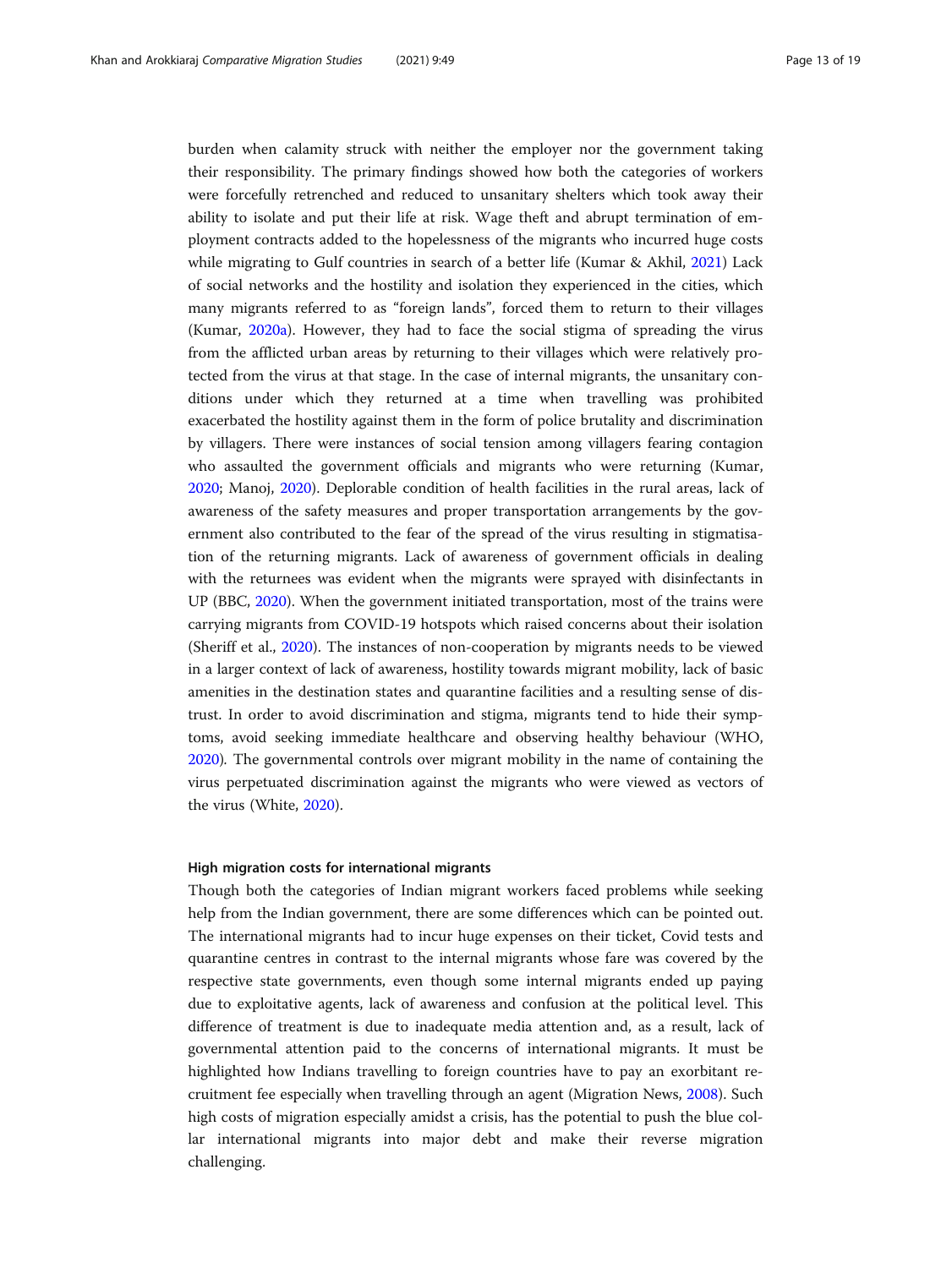#### Inadequate database and lack of inclusive legal and social security for migrants

There is lack of reliable data on internal migrants with the government, unlike international migrants, as the last time any official data was collected was as part of the National Sample Survey 2007–08 and the Census 2011 whose data was partially released in 2020. During the lockdown, the Indian government never collected data on the deaths of internal migrants during their reverse migration and their job losses (Paliath, [2021](#page-17-0)). The lack of data culminated in the lack of clear direction among the central and state governments on the handling of the migrant mobility and also resulted in their non-coverage of social security measures. The Inter-State Migrant Workmen (Regulation of Employment and Conditions of Service) Act, 1979 aimed to protect migrant workers during their recruitment and transportation against abuse and exploitation by unregistered contractors but it has been poorly implemented (Sen, [2020](#page-17-0)). Also, in 2020, it has been subsumed under the Occupational Safety, Health and Working Conditions Code, where it is applicable on establishments that employ five or more employees which renders migrants working in micro units outside the ambit of the law. Exclusion, poor implementation, lack of awareness and difficult application process of the governmental schemes providing affordable housing, food and cooking oil subsidies under the public distribution system, affordable public healthcare system renders the low-income migrant communities insecure (International Labour Organisation, [2020](#page-16-0)).

#### Positive role of the civil society

The civil society played a major role in supporting the migrants at all stages of their reverse migration. NGOs in India and in the Gulf countries were at the forefront during the distribution of food and medicines to stranded migrants, directing them to shelter homes, organising bus services, booking tickets of governmental transportation and facilitating undocumented migrants (Business & Human Rights Resource Centre, [2020](#page-16-0); Som, [2020](#page-17-0)). They even conducted migrant surveys and compiled useful reports highlighting the tremendous problems they face generally and during the lockdown. The immense outreach of NGOs with the migrant workers at the grassroot level calls for a concerted effort between the civil society and the government in policy making for migrants.

#### Ineffective reintegration measures

Since labour is in the concurrent list, it is important for the central government to set a standard for the other states to follow. In this context, the non-inclusion of international migrants in the relief package was blameworthy. Though international migrants bring in huge remittances benefitting the Indian economy but amidst a crisis, they were left on their own instruments to cover their basic needs, travel fare during repatriation and survival in their origin country. This aspect did not receive enough media attention in comparison to the internal migrants. However, this was not enough to ensure the smooth reintegration of internal migrants as well, as more than 90% of India's workforce is in the unorganised sector, which includes the low-income migrant workers, who are not registered under welfare schemes, lack wage protection and bank accounts (Express News Service, [2015\)](#page-16-0). This, along with the faulty distribution of the stimulus packages, deprived them of its benefits. Even for those who managed to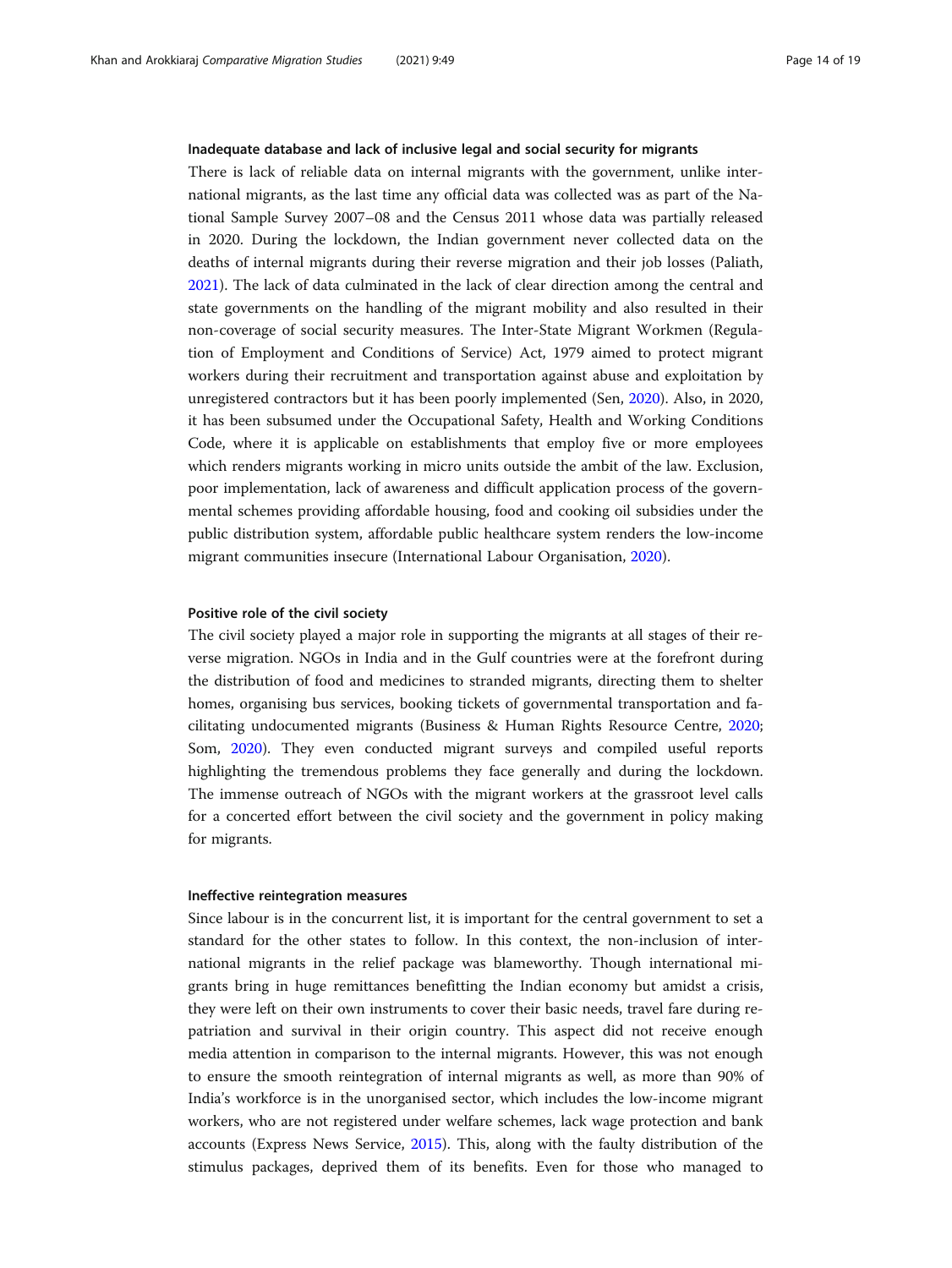receive the one-time financial assistance, the amount was extremely small to meet the basic needs for even a month. The continuing pandemic and repeated lockdowns makes the situation for migrants difficult as they are unable to find jobs in their village and face travel restrictions which hinders their job search in urban areas simultaneously. Though skill mapping and maintenance of database are steps in the right direction, it has to be followed up with proper implementation and, most importantly, job creation in the origin states and under rural employment guarantee schemes like MGNREGA. In fact, renowned economist Jean Dreze has touted the idea of a statesponsored urban employment scheme which will integrate the urban poor (Vij, [2020](#page-18-0)). A universal social protection cover, not only for the internal migrants but also international migrants upon their return, is important without which any reintegrative measure will remain futile.

This study highlighted the various aspects where the experiences of the internal and international migrants differed as well as converged especially during the pandemic. Some obvious differences were on account of them being separate categories in terms of their work destinations and migration process. However, as far as the differences in terms of the disparate media attention, share in relief package and reintegrative measures, high costs of migration, maintenance of proper database, all these can be commonly attributable to governmental neglect of migrants. The convergences drawn in this study are therefore important to highlight the general vulnerability of the migrants, irrespective of their category, even though both the origin and destination states benefit from migration. Their experiences converged in terms of the lack of planning and protection for the migrant community which led to them being stranded, economic challenges such as wage theft, retrenchments, survival on meagre savings, lack of social security protection, lack of governmental and employer accountability, social discrimination and hostility, mobility issues both before and after repatriation, difficulty in access to justice, ineffective reintegrative measures and vulnerability especially of the low-skilled workers. These commonalities reveal a general precarity of the Indian Migrant community and glaring caveats in migration policy making and implementation. There is a need to work on these aspects to make both internal and international migration a smoother process where all the stakeholders benefit especially in a post-crisis situation.

## Conclusion

This study highlighted the involuntary and forced nature of reverse migration due to the sudden lockdown, lack of preparedness and planning among the government, the irresponsible behaviour of the employers and social hostility against the migrants. Lack of migrant data and registration in welfare schemes excluded most of them from the relief package benefits. The COVID-19 crisis has magnified several pre-existing problems faced by the migrant communities which led them to suffer invariably at different stages of their reverse migration. This crisis, therefore, should be used as an opportunity to bring positive measures and requires strong political will to implement them. The effective reintegration of the internal and international migrants in the post-COVID economy is an important policy issue which would entail collecting latest data, job creation which matches their skill set,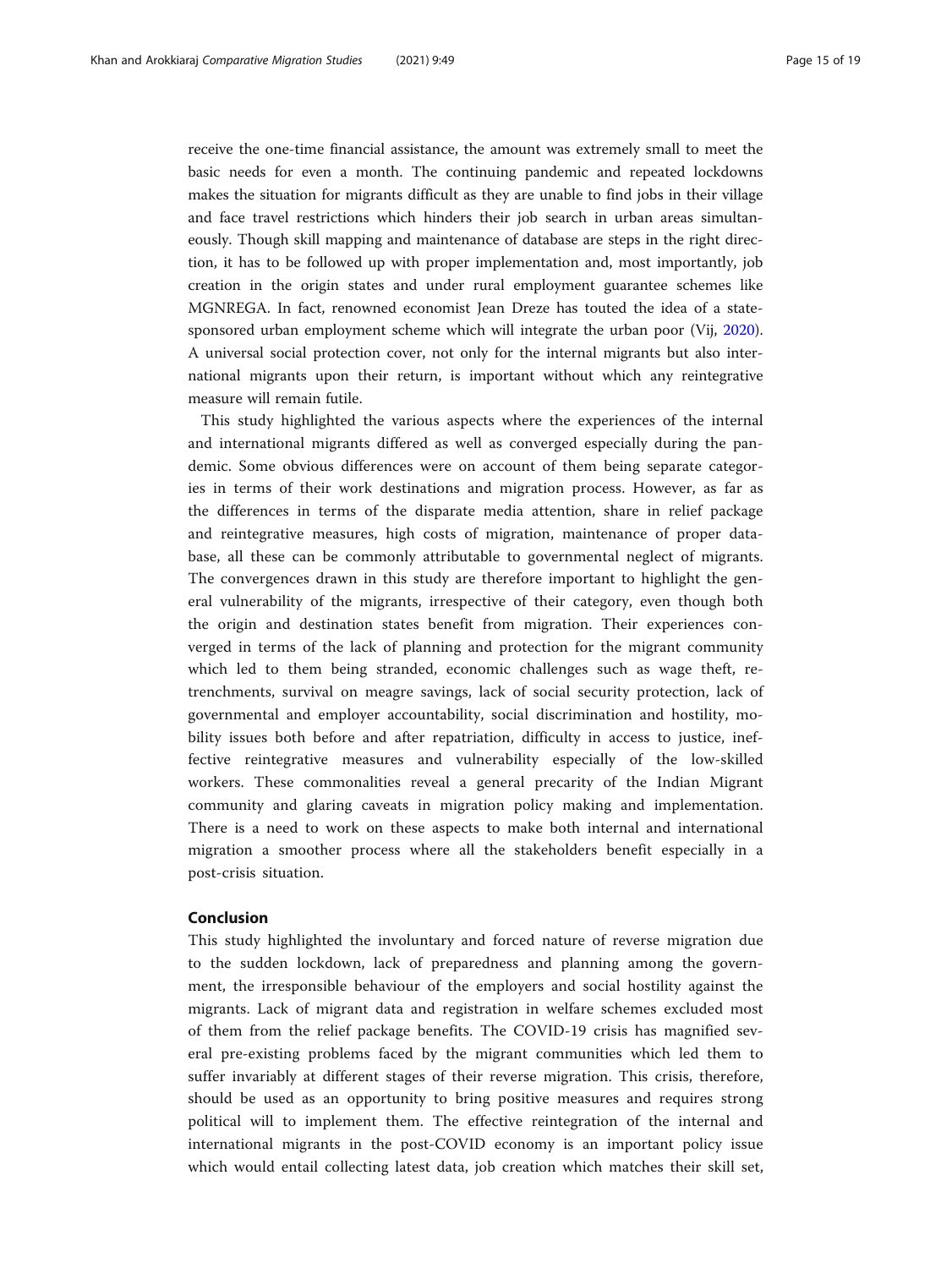inclusion in welfare schemes, portability of social security benefits taking into consideration the mobile nature of migrant communities. The Indian Community Welfare Fund should be mobilized not only in times of crisis but also in reducing the migration costs for international migrants. For better policy making, government must integrate with the civil society which has good outreach with the migrant communities at the grassroot level.

#### Abbreviations

ECR: Emigration Check Required; GCC: Gulf Cooperation Council; MP: Madhya Pradesh; MEA: Ministry of External Affairs; UAE: United Arab Emirates; UNDESA: United Nations Department of Economic and Social Affairs; UP: Uttar Pradesh; VBM: Vande Bharat Mission

#### Acknowledgements

We would sincerely like to appreciate the help of the migrant workers and the social workers interviewed in this study. We are extremely grateful to S Irudaya Rajan, Chairman at The International Institute of Migration and Development, for his valuable insights on various aspects of the migration crisis during COVID-19. We would also like to thank Dr. Arsala Nizami, who works on issues related to South Asian Migration, for her views on the role of the civil society in assisting the migrants during the crisis.

#### Authors' contributions

AK worked on the internal migration aspect and carried out a comparative analysis of the internal and international migration. AH worked on the international migration aspect and wrote the sections pertaining to the same. All authors read and approved the manuscript.

#### Funding

The APC charges were covered by IMISCOE – Erasmus U Rotterdam through a SpringerOpen Membership. They did not influence the findings of this research in any way.

#### Availability of data and materials

This research includes primary data collected through interviews of migrant workers and social workers which is available with the authors. This data is not publicly available to protect the privacy of the respondents and only their real occupation, origin and work destination state has been reported in the manuscript. Some of the other data used for supporting key arguments are as follows. These links also feature in the reference list:

i. GIZ and ILO., [2015.](#page-16-0) Labour market trends analysis and labour migration from South Asia to Gulf Cooperation Council countries, India and Malaysia. Deutsche Gesellschaft für Internationale Zusammenarbeit (GIZ) GmbH and International Labour Organization: Nepal. [https://www.ilo.org/wcmsp5/groups/public/%2D%2D-ed\\_protect/%2D%2D-protrav/%2D%2](https://www.ilo.org/wcmsp5/groups/public/%2D%2D-ed_protect/%2D%2D-protrav/%2D%2D-migrant/documents/publication/wcms_378239.pdf) [D-migrant/documents/publication/wcms\\_378239.pdf](https://www.ilo.org/wcmsp5/groups/public/%2D%2D-ed_protect/%2D%2D-protrav/%2D%2D-migrant/documents/publication/wcms_378239.pdf).

ii. Ministry of External Affairs., [2021](#page-17-0). NUMBER OF INDIAN WORKERS IN GULF AND EMIGRATION CHECK REQUIRED (ECR) COUNTRIES. Government of India. [https://www.mea.gov.in/Images/arebic/ru2653\\_00.pdf.](https://www.mea.gov.in/Images/arebic/ru2653_00.pdf)

iii. MEA, [2021](#page-17-0). QUESTION NO.2643 INDIANS EVACUATED DURING COVID-19 PANDEMIC. Government of India. [https://](https://www.mea.gov.in/rajya-sabha.htm?dtl/33666/QUESTION_NO2643_INDIANS_EVACUATED_DURING_COVID19_PANDEMIC) [www.mea.gov.in/rajya-sabha.htm?dtl/33666/QUESTION\\_NO2643\\_INDIANS\\_EVACUATED\\_DURING\\_COVID19\\_PANDEMIC.](https://www.mea.gov.in/rajya-sabha.htm?dtl/33666/QUESTION_NO2643_INDIANS_EVACUATED_DURING_COVID19_PANDEMIC) iv. MEA., [2020.](#page-17-0) QUESTION NO.479 STRANDED INDIANS ABROAD. Government of India. [https://www.mea.gov.in/lok](https://www.mea.gov.in/lok-sabha.htm?dtl/32978/QUESTION+NO479+STRANDED+INDIANS+ABROAD)[sabha.htm?dtl/32978/QUESTION+NO479+STRANDED+INDIANS+ABROAD.](https://www.mea.gov.in/lok-sabha.htm?dtl/32978/QUESTION+NO479+STRANDED+INDIANS+ABROAD)

v. MEA., [2020a.](#page-17-0) QUESTION NO.479 STRANDED INDIANS ABROAD. Government of India. [https://www.mea.gov.in/Images/](https://www.mea.gov.in/Images/amb1/lu479_16_09_20.pdf) [amb1/lu479\\_16\\_09\\_20.pdf.](https://www.mea.gov.in/Images/amb1/lu479_16_09_20.pdf)

vi. Ministry of Railways., [2020](#page-17-0). Booking in Shramik Special Trains. Government of India. [http://164.100.24.220/](http://164.100.24.220/loksabhaquestions/annex/174/AU481.pdf) [loksabhaquestions/annex/174/AU481.pdf.](http://164.100.24.220/loksabhaquestions/annex/174/AU481.pdf)

vii. Sasikumar & Thimothy, [2015.](#page-17-0) From India to the Gulf region: Exploring links between labour markets, skills and the migration cycle. Deutsche Gesellschaft für Internationale Zusammenarbeit (GIZ) GmbH & International Labour Organisation (New Delhi, India). [https://www.ilo.org/wcmsp5/groups/public/%2D%2D-asia/%2D%2D-ro-bangkok/%2D%2D-sro-new\\_](https://www.ilo.org/wcmsp5/groups/public/%2D%2D-asia/%2D%2D-ro-bangkok/%2D%2D-sro-new_delhi/documents/publication/wcms_397363.pdf) [delhi/documents/publication/wcms\\_397363.pdf.](https://www.ilo.org/wcmsp5/groups/public/%2D%2D-asia/%2D%2D-ro-bangkok/%2D%2D-sro-new_delhi/documents/publication/wcms_397363.pdf)

viii. UNDESA., [2020.](#page-18-0) International Migration 2020 Highlights. [https://www.un.org/en/desa/international-migration-2020](https://www.un.org/en/desa/international-migration-2020-highlights) [highlights](https://www.un.org/en/desa/international-migration-2020-highlights).

ix. International Organisation for Migration. [2020](#page-16-0). World Migration Report 2020. UN Migration. [https://publications.iom.](https://publications.iom.int/system/files/pdf/wmr_2020.pdf) [int/system/files/pdf/wmr\\_2020.pdf](https://publications.iom.int/system/files/pdf/wmr_2020.pdf).

### Declaration

#### Competing interests

The authors declare that they have no competing interests.

#### Author details

<sup>1</sup>Department of Political Science, Jamia Millia Islamia, New Delhi, India. <sup>2</sup>Eastern Europe - Global Area (EEGA) in Leipzig - Halle - Jena / Saxony, Leibniz Science Campus, Leipzig, Germany.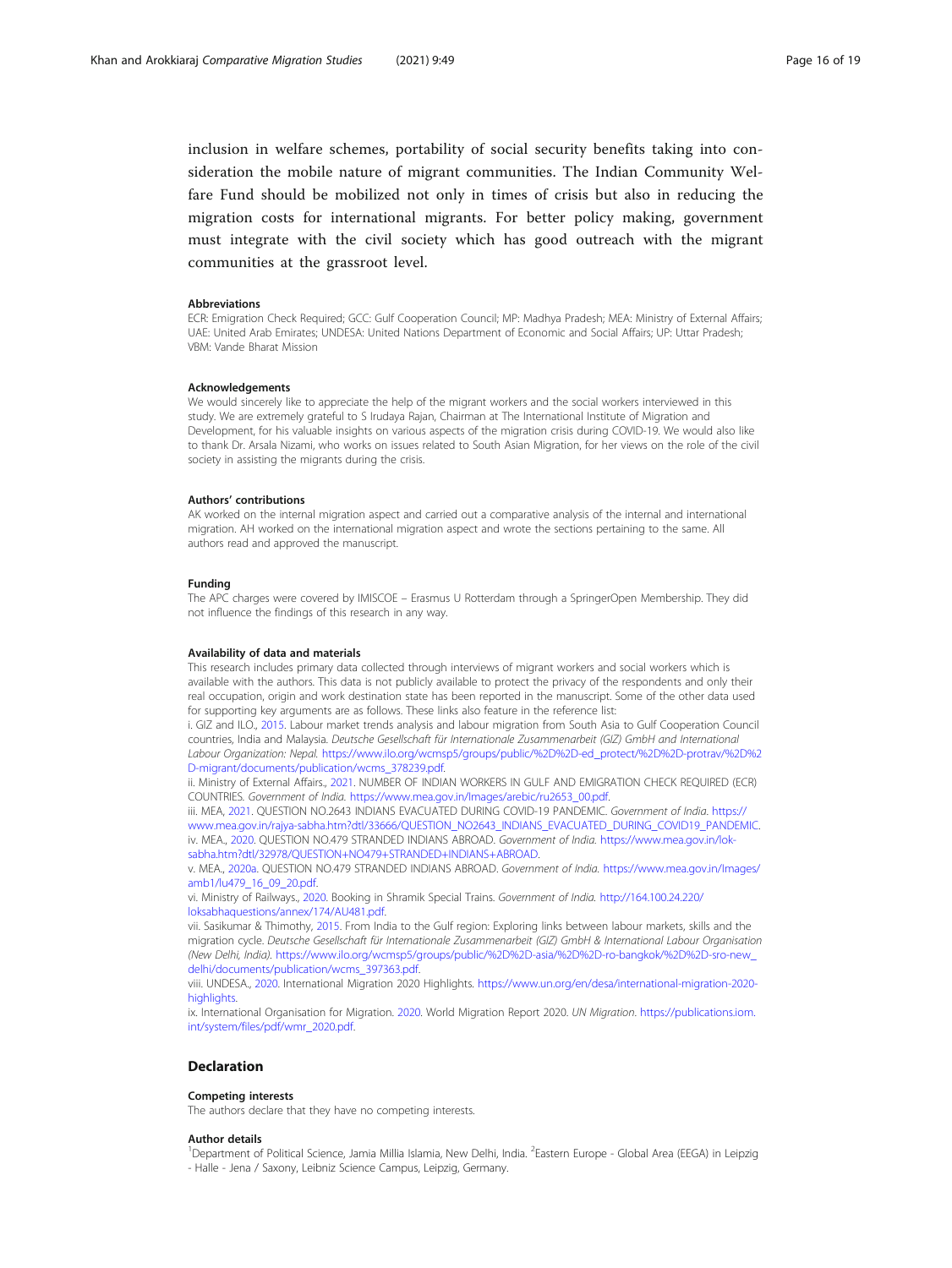<span id="page-16-0"></span>Received: 3 November 2020 Accepted: 16 August 2021 Published online: 03 November 2021

#### References

- Abi-Habib, M., & Yasir, S. (2020). India's coronavirus lockdown leaves vast numbers stranded and hungry. The New York Times. [https://www.nytimes.com/2020/03/29/world/asia/coronavirus-india-migrants.html.](https://www.nytimes.com/2020/03/29/world/asia/coronavirus-india-migrants.html)
- Anand and Thampi (2020). Locking out the working poor. India's Inadequate Response to Covid-19's Economic Crisis. The India Forum. [https://www.theindiaforum.in/article/india-s-workers-lockdown.](https://www.theindiaforum.in/article/india-s-workers-lockdown)
- BBC (2020). Coronavirus: Anger as migrants sprayed with disinfectant in India. [https://www.bbc.com/news/world-asia-india-52](https://www.bbc.com/news/world-asia-india-52093220) [093220](https://www.bbc.com/news/world-asia-india-52093220).
- Business & Human Rights Resource Centre (2020). NGO coalition calls on Gulf states to ensure protection of migrant workers during Covid-19 response. [https://www.business-humanrights.org/en/latest-news/ngo-coalition-calls-on-gulf-states-to](https://www.business-humanrights.org/en/latest-news/ngo-coalition-calls-on-gulf-states-to-ensure-protection-of-migrant-workers-during-covid-19-response/)[ensure-protection-of-migrant-workers-during-covid-19-response/.](https://www.business-humanrights.org/en/latest-news/ngo-coalition-calls-on-gulf-states-to-ensure-protection-of-migrant-workers-during-covid-19-response/)

Chauhan, C. (2020). 3.5 million new enrolments under MGNREGA, as 'distressed' workers return to villages. Hindustan Times. [https://www.hindustantimes.com/india-news/3-5-million-new-enrolments-under-mgnrega-as-distressed-workers-return-to](https://www.hindustantimes.com/india-news/3-5-million-new-enrolments-under-mgnrega-as-distressed-workers-return-to-villages/story-aDJHYz0vz1tSeLleIhVT7I.html)[villages/story-aDJHYz0vz1tSeLleIhVT7I.html.](https://www.hindustantimes.com/india-news/3-5-million-new-enrolments-under-mgnrega-as-distressed-workers-return-to-villages/story-aDJHYz0vz1tSeLleIhVT7I.html)

Counterview (2020). Shramik Express? 'Harassed' migrants suspicious of govt orders, action, promise. [https://www.](https://www.counterview.net/2020/05/shramik-express-harassed-migrants.html) [counterview.net/2020/05/shramik-express-harassed-migrants.html](https://www.counterview.net/2020/05/shramik-express-harassed-migrants.html).

- De (2019). Internal migration in India grows, but inter-state movements remain low. World Bank Blogs. [https://blogs.worldba](https://blogs.worldbank.org/peoplemove/internal-migration-india-grows-inter-state-movements-remain-low) [nk.org/peoplemove/internal-migration-india-grows-inter-state-movements-remain-low](https://blogs.worldbank.org/peoplemove/internal-migration-india-grows-inter-state-movements-remain-low).
- Desai (2020). Covid-19 And The Supreme Court of India. Kractivism. [https://www.kractivist.org/covid-19-and-the-supreme](https://www.kractivist.org/covid-19-and-the-supreme-court-of-india/)[court-of-india/.](https://www.kractivist.org/covid-19-and-the-supreme-court-of-india/)
- Dhingra, S. (2020). Modi govt finally clarifies it's not paying Shramik express fare, says states footing bill. The Print. [https://](https://theprint.in/india/governance/modi-govt-finally-clarifies-its-not-paying-shramik-express-fare-says-states-footing-bill/431410/) [theprint.in/india/governance/modi-govt-finally-clarifies-its-not-paying-shramik-express-fare-says-states-footing-bill/431410/](https://theprint.in/india/governance/modi-govt-finally-clarifies-its-not-paying-shramik-express-fare-says-states-footing-bill/431410/).
- Dutta (2021). US, Kuwait deported nearly 4,000 Indians after Covid-19 pandemic broke. Hindustan Times. [https://www.](https://www.hindustantimes.com/india-news/us-kuwait-deported-nearly-4-000-indians-after-covid-19-pandemic-broke-101624821100113.html) [hindustantimes.com/india-news/us-kuwait-deported-nearly-4-000-indians-after-covid-19-pandemic-broke-1016248211](https://www.hindustantimes.com/india-news/us-kuwait-deported-nearly-4-000-indians-after-covid-19-pandemic-broke-101624821100113.html) [00113.html](https://www.hindustantimes.com/india-news/us-kuwait-deported-nearly-4-000-indians-after-covid-19-pandemic-broke-101624821100113.html).
- ET Bureau (2020). Gulf returnees keen to set up own business in Kerala, govt gets 5000 applications. Economic Times. [https://](https://economictimes.indiatimes.com/nri/nris-in-news/gulf-returnees-keen-to-set-up-own-business-in-kerala-govt-gets-5000-applications/articleshow/78827924.cms) [economictimes.indiatimes.com/nri/nris-in-news/gulf-returnees-keen-to-set-up-own-business-in-kerala-govt-gets-5000-a](https://economictimes.indiatimes.com/nri/nris-in-news/gulf-returnees-keen-to-set-up-own-business-in-kerala-govt-gets-5000-applications/articleshow/78827924.cms) [pplications/articleshow/78827924.cms](https://economictimes.indiatimes.com/nri/nris-in-news/gulf-returnees-keen-to-set-up-own-business-in-kerala-govt-gets-5000-applications/articleshow/78827924.cms).
- Express News Service (2015). 90% Indian workforce in unorganised sector deprived of welfare schemes, says, Justice T S Thakur. The Indian Express. [https://indianexpress.com/article/cities/chandigarh/90-indian-workforce-in-unorganised-sector](https://indianexpress.com/article/cities/chandigarh/90-indian-workforce-in-unorganised-sector-deprived-of-welfare-schemes-says-justice-t-s-thakur/)[deprived-of-welfare-schemes-says-justice-t-s-thakur/.](https://indianexpress.com/article/cities/chandigarh/90-indian-workforce-in-unorganised-sector-deprived-of-welfare-schemes-says-justice-t-s-thakur/)
- Foley, L., & Piper, N. (2021). Returning home empty handed: Examining how COVID-19 exacerbates the non-payment of temporary migrant workers' wages. Global Social Policy. <https://doi.org/10.1177/14680181211012958>
- FPJ Bureau (2020). Coronavirus outbreak: UP migrants workers beaten UP by cops while they head home empty-handed and empty-stomach. The Free Press Journal. [https://www.freepressjournal.in/india/up-migrant-workers-are-beaten-up-by-cops-a](https://www.freepressjournal.in/india/up-migrant-workers-are-beaten-up-by-cops-as-they-head-home-empty-handed-and-empty-stomach) [s-they-head-home-empty-handed-and-empty-stomach](https://www.freepressjournal.in/india/up-migrant-workers-are-beaten-up-by-cops-as-they-head-home-empty-handed-and-empty-stomach).
- GIZ and ILO (2015). Labour market trends analysis and labour migration from South Asia to Gulf Cooperation Council countries, India and Malaysia. Deutsche Gesellschaft für Internationale Zusammenarbeit (GIZ) GmbH and International Labour Organization. Retrieved from [https://www.ilo.org/wcmsp5/groups/public/---ed\\_protect/---protrav/---migrant/documents/](https://www.ilo.org/wcmsp5/groups/public/---ed_protect/---protrav/---migrant/documents/publication/wcms_378239.pdf) [publication/wcms\\_378239.pdf](https://www.ilo.org/wcmsp5/groups/public/---ed_protect/---protrav/---migrant/documents/publication/wcms_378239.pdf).
- Haider, S. (2020). Thousands of Indians stranded overseas are disheartened as govt. refuses to lift passenger ban. The Hindu. [https://www.thehindu.com/news/national/coronavirus-thousands-of-indians-stranded-overseas-are-disheartened-as-govt](https://www.thehindu.com/news/national/coronavirus-thousands-of-indians-stranded-overseas-are-disheartened-as-govt-refuses-to-lift-passenger-ban/article31250290.ece)[refuses-to-lift-passenger-ban/article31250290.ece.](https://www.thehindu.com/news/national/coronavirus-thousands-of-indians-stranded-overseas-are-disheartened-as-govt-refuses-to-lift-passenger-ban/article31250290.ece)
- Hussain, Z. (2015). Indian migrants' problems: Few suggestions. World Bank Blogs. [https://blogs.worldbank.org/peoplemove/](https://blogs.worldbank.org/peoplemove/indian-migrants-problems-few-suggestions) [indian-migrants-problems-few-suggestions.](https://blogs.worldbank.org/peoplemove/indian-migrants-problems-few-suggestions)
- International Labour Organisation (2020). Road map for developing a policy framework for the inclusion of internal migrant workers in India. ILO. Retrieved from [https://www.ilo.org/wcmsp5/groups/public/---asia/---ro-bangkok/---sro-new\\_delhi/](https://www.ilo.org/wcmsp5/groups/public/---asia/---ro-bangkok/---sro-new_delhi/documents/publication/wcms_763352.pdf) [documents/publication/wcms\\_763352.pdf](https://www.ilo.org/wcmsp5/groups/public/---asia/---ro-bangkok/---sro-new_delhi/documents/publication/wcms_763352.pdf).
- International Organisation for Migration (2020). World Migration Report 2020. UN Migration. Retrieved from [https://publica](https://publications.iom.int/system/files/pdf/wmr_2020.pdf) [tions.iom.int/system/files/pdf/wmr\\_2020.pdf](https://publications.iom.int/system/files/pdf/wmr_2020.pdf).
- Iyer, M. (2020). Migration in India and the impact of the lockdown on migrants. The PRS Blog. [https://www.prsindia.org/](https://www.prsindia.org/theprsblog/migration-india-and-impact-lockdown-migrants) [theprsblog/migration-india-and-impact-lockdown-migrants.](https://www.prsindia.org/theprsblog/migration-india-and-impact-lockdown-migrants)
- Kamal (2018). Inter-state migration: Why migrant workers must be a part of India's development story. Swarajya. [https://swara](https://swarajyamag.com/ideas/inter-state-migration-why-migrant-workers-must-be-a-part-of-indias-development-story) [jyamag.com/ideas/inter-state-migration-why-migrant-workers-must-be-a-part-of-indias-development-story.](https://swarajyamag.com/ideas/inter-state-migration-why-migrant-workers-must-be-a-part-of-indias-development-story)
- Karan, A. K. & Selvaraj, S. (2008). Trends in wages and earnings in India: Increasing wage differentials in a segmented labour market (ILO Asia-Pacific Working Paper Series). ILO. [https://www.ilo.org/wcmsp5/groups/public/---asia/---ro-bangkok/](https://www.ilo.org/wcmsp5/groups/public/---asia/---ro-bangkok/documents/publication/wcms_098852.pdf) [documents/publication/wcms\\_098852.pdf](https://www.ilo.org/wcmsp5/groups/public/---asia/---ro-bangkok/documents/publication/wcms_098852.pdf).
- Karthikeyan, S. (2020). MHA launches 'National Migrant Information System' to track their movement across states. RepublicWorld. [https://www.republicworld.com/india-news/general-news/mha-launches-national-migrant-information](https://www.republicworld.com/india-news/general-news/mha-launches-national-migrant-information-system-to-track.html)[system-to-track.html](https://www.republicworld.com/india-news/general-news/mha-launches-national-migrant-information-system-to-track.html).
- Kumar, A., & Akhil, C. S. (2021). How migrants in the Gulf are fighting discrimination during the pandemic. Open Democracy. [https://www.opendemocracy.net/en/openindia/how-migrants-gulf-are-fighting-discrimination-during-pandemic/.](https://www.opendemocracy.net/en/openindia/how-migrants-gulf-are-fighting-discrimination-during-pandemic/)
- Kumar, C. (2020a). In UP villages, migrant workers allege harassment upon return. Hindustan Times. [https://www.hindustantimes.](https://www.hindustantimes.com/india-news/in-up-villages-migrant-workers-allege-harassment-upon-return/story-A7b4WvgCpMAuTIoaYqtMIK.html) [com/india-news/in-up-villages-migrant-workers-allege-harassment-upon-return/story-A7b4WvgCpMAuTIoaYqtMIK.html.](https://www.hindustantimes.com/india-news/in-up-villages-migrant-workers-allege-harassment-upon-return/story-A7b4WvgCpMAuTIoaYqtMIK.html)
- Kumar, V. (2020). Why India's migrant workers are returning to the cities they fled during the Covid-19 lockdown. Scroll. [https://](https://scroll.in/article/977275/why-indias-migrant-workers-are-returning-to-the-cities-they-fled-during-the-covid-19-lockdown) [scroll.in/article/977275/why-indias-migrant-workers-are-returning-to-the-cities-they-fled-during-the-covid-19-lockdown.](https://scroll.in/article/977275/why-indias-migrant-workers-are-returning-to-the-cities-they-fled-during-the-covid-19-lockdown)
- Kuttappan, R. (2020). Indian migrant workers in gulf countries are returning home without months of salary owed to them. The Hindu. [https://www.thehindu.com/society/indian-migrant-workers-in-gulf-countries-are-returning-home-without](https://www.thehindu.com/society/indian-migrant-workers-in-gulf-countries-are-returning-home-without-months-of-salary-owed-to-them/article32639165.ece)[months-of-salary-owed-to-them/article32639165.ece](https://www.thehindu.com/society/indian-migrant-workers-in-gulf-countries-are-returning-home-without-months-of-salary-owed-to-them/article32639165.ece).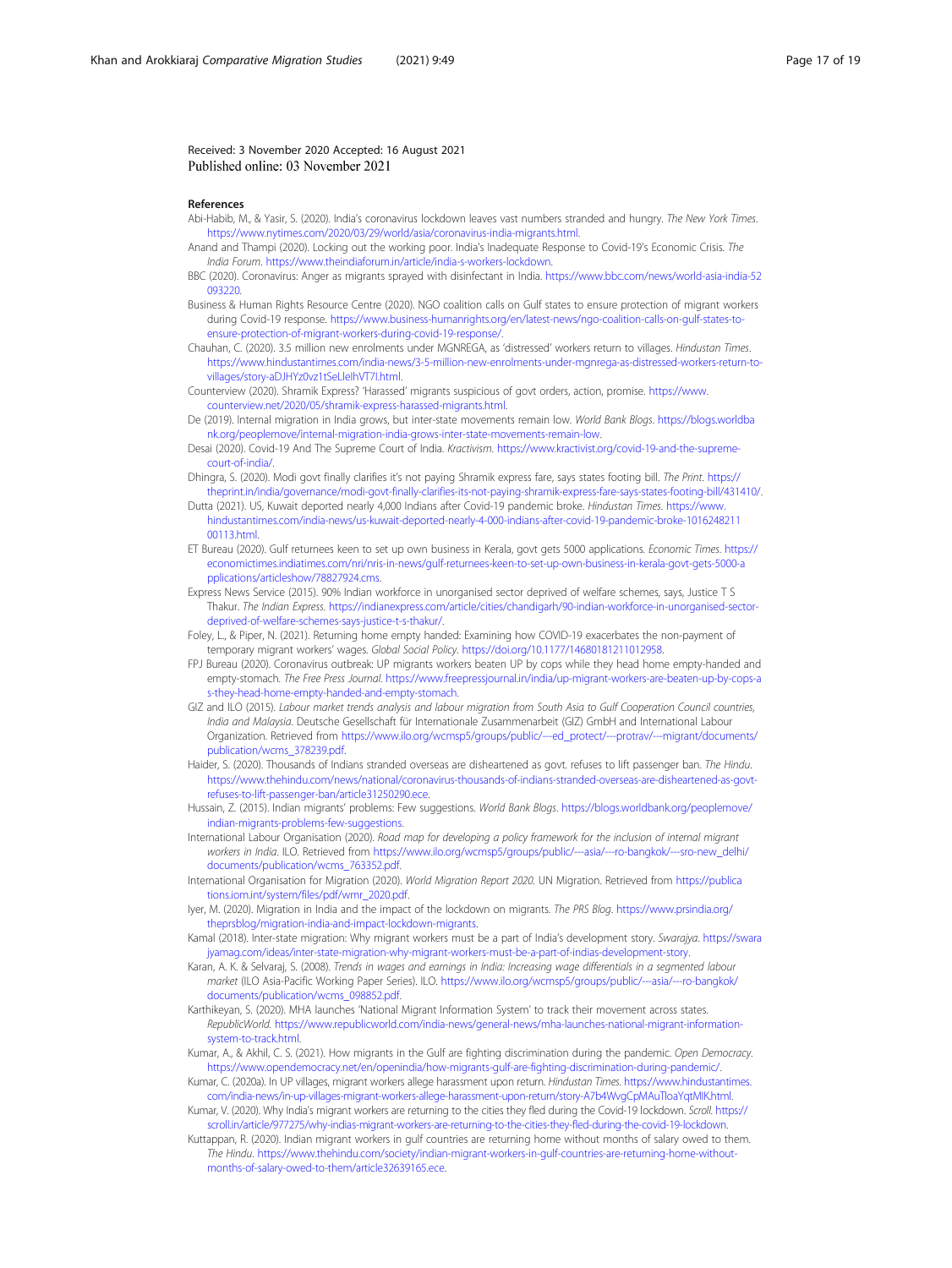<span id="page-17-0"></span>Manoj, C. K. (2020). COVID-19: Social tension in Bihar over returning migrants. DownToEarth. [https://www.downtoearth.org.in/](https://www.downtoearth.org.in/news/governance/covid-19-social-tension-in-bihar-over-returning-migrants-70126) [news/governance/covid-19-social-tension-in-bihar-over-returning-migrants-70126](https://www.downtoearth.org.in/news/governance/covid-19-social-tension-in-bihar-over-returning-migrants-70126).

- Mathrubhumi (2020). Kerala Govt to provide Rs 5000 to expats who are unable to return. [https://english.mathrubhumi.com/](https://english.mathrubhumi.com/news/nri/kerala-govt-to-provide-rs-5000-to-expats-who-are-unable-to-return-1.4705368) [news/nri/kerala-govt-to-provide-rs-5000-to-expats-who-are-unable-to-return-1.4705368.](https://english.mathrubhumi.com/news/nri/kerala-govt-to-provide-rs-5000-to-expats-who-are-unable-to-return-1.4705368)
- MEA (2020). Question No.479 stranded Indians abroad. Government of India. Retrieved from [https://www.mea.gov.in/lok-sabha.](https://www.mea.gov.in/lok-sabha.htm?dtl/32978/QUESTION+NO479+STRANDED+INDIANS+ABROAD) [htm?dtl/32978/QUESTION+NO479+STRANDED+INDIANS+ABROAD.](https://www.mea.gov.in/lok-sabha.htm?dtl/32978/QUESTION+NO479+STRANDED+INDIANS+ABROAD)
- MEA (2020a). Question no.479 stranded Indians abroad. Government of India. Retrieved from [https://www.mea.gov.in/Ima](https://www.mea.gov.in/Images/amb1/lu479_16_09_20.pdf) [ges/amb1/lu479\\_16\\_09\\_20.pdf.](https://www.mea.gov.in/Images/amb1/lu479_16_09_20.pdf)
- MEA (2021). Question no.2643 Indians evacuated during Covid-19 pandemic. Government of India. Retrieved from [https://www.](https://www.mea.gov.in/rajya-sabha.htm?dtl/33666/QUESTION_NO2643_INDIANS_EVACUATED_DURING_COVID19_PANDEMIC) [mea.gov.in/rajya-sabha.htm?dtl/33666/QUESTION\\_NO2643\\_INDIANS\\_EVACUATED\\_DURING\\_COVID19\\_PANDEMIC.](https://www.mea.gov.in/rajya-sabha.htm?dtl/33666/QUESTION_NO2643_INDIANS_EVACUATED_DURING_COVID19_PANDEMIC)
- Migration News (2008). South Asia: A Special Report. Migration News, 15(4). [https://migration.ucdavis.edu/mn/more.php?id=](https://migration.ucdavis.edu/mn/more.php?id=3446) [3446](https://migration.ucdavis.edu/mn/more.php?id=3446).
- Ministry of Civil Aviation (2020). Government to conduct skill mapping of citizens returning from overseas. Government of India. <https://pib.gov.in/PressReleseDetailm.aspx?PRID=1628976>.
- Ministry of External Affairs (2021). Number of Indian workers in gulf and emigration check required (ECR) countries. Government of India. Retrieved from [https://www.mea.gov.in/Images/arebic/ru2653\\_00.pdf](https://www.mea.gov.in/Images/arebic/ru2653_00.pdf).
- Ministry of Finance (2020). Finance Minister announces Rs 1.70 Lakh Crore relief package under Pradhan Mantri Garib Kalyan Yojana for the poor to help them fight the battle against Corona Virus. Government of India. Retrieved from [https://pib.](https://pib.gov.in/PressReleaseIframePage.aspx?PRID=1608345) [gov.in/PressReleaseIframePage.aspx?PRID=1608345](https://pib.gov.in/PressReleaseIframePage.aspx?PRID=1608345).
- Ministry of Finance (2020a). Finance minister announces short term and long-term measures for supporting the poor, including migrants, farmers, tiny businesses and street vendors. Government of India. Retrieved from [https://www.pib.gov.in/](https://www.pib.gov.in/PressReleseDetailm.aspx?PRID=1623862) [PressReleseDetailm.aspx?PRID=1623862.](https://www.pib.gov.in/PressReleseDetailm.aspx?PRID=1623862)
- Ministry of Health and Family Welfare (2020). Guidelines for international arrivals. Government of India. Retrieved from [https://](https://www.mohfw.gov.in/pdf/RevisedguidelinesforInternationalArrivals02082020.pdf) [www.mohfw.gov.in/pdf/RevisedguidelinesforInternationalArrivals02082020.pdf.](https://www.mohfw.gov.in/pdf/RevisedguidelinesforInternationalArrivals02082020.pdf)
- Ministry of Labour and Employment (2020). Labour ministry issues advisory to all states/UTs to use Cess fund for welfare of construction workers. Government of India. Retrieved from [https://pib.gov.in/PressReleasePage.aspx?PRID=1607911.](https://pib.gov.in/PressReleasePage.aspx?PRID=1607911)
- Ministry of Labour and Employment (2021). Safety of inter-state migrant workers. Government of India. Retrieved from [https://](https://pib.gov.in/Pressreleaseshare.aspx?PRID=1705415) [pib.gov.in/Pressreleaseshare.aspx?PRID=1705415.](https://pib.gov.in/Pressreleaseshare.aspx?PRID=1705415)
- Ministry of Railways (2020). Booking in Shramik special trains. Government of India. Retrieved from [http://164.100.24.220/loksa](http://164.100.24.220/loksabhaquestions/annex/174/AU481.pdf) [bhaquestions/annex/174/AU481.pdf](http://164.100.24.220/loksabhaquestions/annex/174/AU481.pdf).
- Ministry of Rural Development (2020). Garib Kalyan Rojgar Abhiyan. Government of India. Retrieved from [https://rural.nic.in/](https://rural.nic.in/press-release/garib-kalyan-rojgar-abhiyan) [press-release/garib-kalyan-rojgar-abhiyan.](https://rural.nic.in/press-release/garib-kalyan-rojgar-abhiyan)
- Ministry of Skill Development and Entrepreneurship (2021). Support to returnees from gulf countries. Government of India. Retrieved from [https://pib.gov.in/PressReleseDetailm.aspx?PRID=1697391.](https://pib.gov.in/PressReleseDetailm.aspx?PRID=1697391)
- Nag, A., & Afonso, S. (2021). Tens of millions plunge into poverty in Covid-ravaged India. Bloomberg. [https://www.bloomberg.](https://www.bloomberg.com/news/articles/2021-05-07/tens-of-millions-plunge-into-poverty-in-covid-ravaged-india) [com/news/articles/2021-05-07/tens-of-millions-plunge-into-poverty-in-covid-ravaged-india](https://www.bloomberg.com/news/articles/2021-05-07/tens-of-millions-plunge-into-poverty-in-covid-ravaged-india).
- NH Political Bureau (2020). Plea in SC for directions to govt to operate special flights to rescue Tamil migrants stranded in Kuwait. National Herald. [https://www.nationalheraldindia.com/india/plea-in-sc-for-directions-to-govt-to-operate-special](https://www.nationalheraldindia.com/india/plea-in-sc-for-directions-to-govt-to-operate-special-flights-to-rescue-tamil-migrants-stranded-in-kuwait)[flights-to-rescue-tamil-migrants-stranded-in-kuwait](https://www.nationalheraldindia.com/india/plea-in-sc-for-directions-to-govt-to-operate-special-flights-to-rescue-tamil-migrants-stranded-in-kuwait).
- Paliath, S. (2021). A year after exodus, no reliable data or policy on migrant workers. IndiaSpend. [https://www.indiaspend.](https://www.indiaspend.com/governance/migrant-workers-no-reliable-data-or-policy-737499) [com/governance/migrant-workers-no-reliable-data-or-policy-737499](https://www.indiaspend.com/governance/migrant-workers-no-reliable-data-or-policy-737499).
- Pandey, G. (2020). Coronavirus in India: Desperate migrant workers trapped in lockdown. BBC News. [https://www.bbc.com/](https://www.bbc.com/news/world-asia-india-52360757) [news/world-asia-india-52360757](https://www.bbc.com/news/world-asia-india-52360757).
- Press Trust of India (2020). Kerala announces project to help expats who lost jobs due to coronavirus. NDTV. [https://www.](https://www.ndtv.com/kerala-news/dream-kerala-project-kerala-announces-project-to-help-expats-who-lost-jobs-due-to-coronavirus-2255564) [ndtv.com/kerala-news/dream-kerala-project-kerala-announces-project-to-help-expats-who-lost-jobs-due-to-coronavirus-22](https://www.ndtv.com/kerala-news/dream-kerala-project-kerala-announces-project-to-help-expats-who-lost-jobs-due-to-coronavirus-2255564) [55564.](https://www.ndtv.com/kerala-news/dream-kerala-project-kerala-announces-project-to-help-expats-who-lost-jobs-due-to-coronavirus-2255564)
- Rajan, S. I., & Zachariah, K. C. (2020). New Evidences from the Kerala Migration Survey, 2018. Economic and Political Weekly, 55(4). <https://www.epw.in/journal/2020/4/special-articles/new-evidences-kerala-migration-survey-2018.html>.
- Rather, A., & Yousuf, A. (2020). The impact of unplanned lockdown on migrant workers. Countercurrents. [https://](https://countercurrents.org/2020/05/the-impact-of-unplanned-lockdown-on-migrant-workers/) [countercurrents.org/2020/05/the-impact-of-unplanned-lockdown-on-migrant-workers/.](https://countercurrents.org/2020/05/the-impact-of-unplanned-lockdown-on-migrant-workers/)
- Sarkar, K. (2020). Payment of wages and retrenchments in lockdown times. Newsclick. [https://www.newsclick.in/Payment-Wa](https://www.newsclick.in/Payment-Wages-Retrenchment-Lockdown-Times) [ges-Retrenchment-Lockdown-Times](https://www.newsclick.in/Payment-Wages-Retrenchment-Lockdown-Times).
- Sasikumar, S. K. & Thimothy, R. (2015). From India to the Gulf region: Exploring links between labour markets, skills and the migration cycle. Deutsche Gesellschaft für Internationale Zusammenarbeit (GIZ) GmbH & International Labour Organisation. Retrieved from [https://www.ilo.org/wcmsp5/groups/public/---asia/---ro-bangkok/---sro-new\\_delhi/](https://www.ilo.org/wcmsp5/groups/public/---asia/---ro-bangkok/---sro-new_delhi/documents/publication/wcms_397363.pdf) [documents/publication/wcms\\_397363.pdf](https://www.ilo.org/wcmsp5/groups/public/---asia/---ro-bangkok/---sro-new_delhi/documents/publication/wcms_397363.pdf).
- Sen, R. (2020). The crisis of the migrant workers in India. Times of India. [https://timesofindia.indiatimes.com/blogs/voices/the](https://timesofindia.indiatimes.com/blogs/voices/the-crisis-of-the-migrant-workers-in-india/)[crisis-of-the-migrant-workers-in-india/](https://timesofindia.indiatimes.com/blogs/voices/the-crisis-of-the-migrant-workers-in-india/).
- Sengupta, S. & Jha, M. K. (2020). Social policy, COVID-19 and impoverished migrants: Challenges and prospects in locked down India. The International Journal of Community and Social Development, 2(2), 152–172. [https://doi.org/10.1177/251](https://doi.org/10.1177/2516602620933715) [6602620933715.](https://doi.org/10.1177/2516602620933715)
- Sharma, K. (2017). India has 139 million internal migrants. They must not be forgotten. World Economic Forum. [https://www.](https://www.weforum.org/agenda/2017/10/india-has-139-million-internal-migrants-we-must-not-forget-them/) [weforum.org/agenda/2017/10/india-has-139-million-internal-migrants-we-must-not-forget-them/](https://www.weforum.org/agenda/2017/10/india-has-139-million-internal-migrants-we-must-not-forget-them/).
- Sharma, S. (2020). Modi's free ration scheme fails to take off; 11 states didn't distribute even 1% foodgrains. Financial Express. [https://www.financialexpress.com/economy/modis-free-ration-scheme-fails-to-take-off-11-states-didnt-distribute-even-1](https://www.financialexpress.com/economy/modis-free-ration-scheme-fails-to-take-off-11-states-didnt-distribute-even-1-foodgrains/2010848/) [foodgrains/2010848/.](https://www.financialexpress.com/economy/modis-free-ration-scheme-fails-to-take-off-11-states-didnt-distribute-even-1-foodgrains/2010848/)
- Sheriff, M. K., Mehrotra, K., & Dastidar, A. (2020). Most Shramik trains from red zones, isolating migrants is new challenge. Indian Express. [https://indianexpress.com/article/india/most-shramik-trains-from-red-zones-isolating-migrants-is-new-challenge-6414953/.](https://indianexpress.com/article/india/most-shramik-trains-from-red-zones-isolating-migrants-is-new-challenge-6414953/)
- Som (2020). From bus services to shelter homes: How Chhattisgarh's NGOs are helping migrant workers. News Laundry. [https://www.newslaundry.com/2020/05/23/from-bus-services-to-shelter-homes-how-chhattisgarhs-ngos-are-helping](https://www.newslaundry.com/2020/05/23/from-bus-services-to-shelter-homes-how-chhattisgarhs-ngos-are-helping-migrant-workers)[migrant-workers](https://www.newslaundry.com/2020/05/23/from-bus-services-to-shelter-homes-how-chhattisgarhs-ngos-are-helping-migrant-workers).